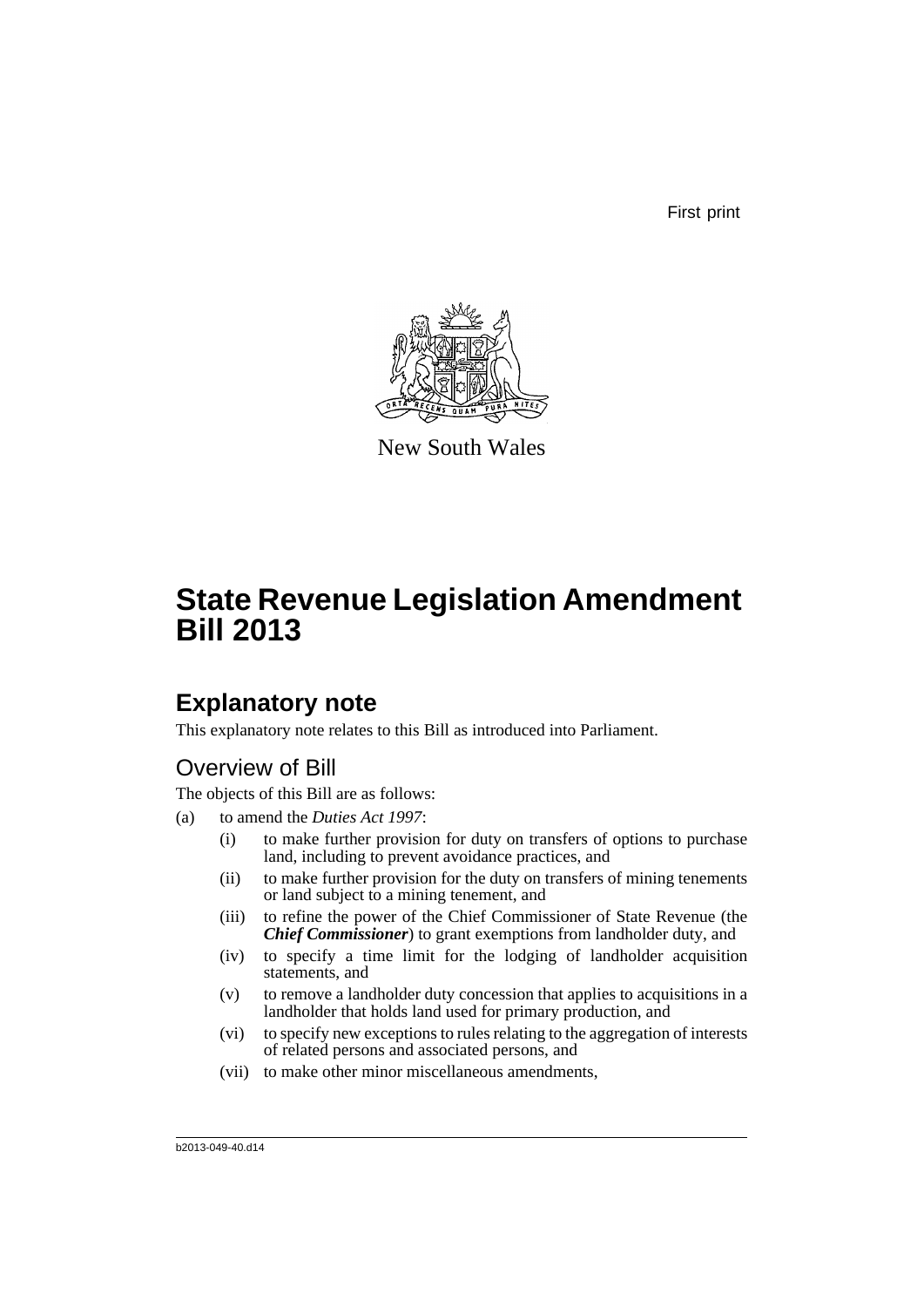Explanatory note

- (b) to amend the *Land Tax Management Act 1956*:
	- (i) to specify additional rules that a unit trust must comply with to be treated as a fixed trust for land tax purposes, and
	- (ii) to update and clarify various land tax exemptions, and
	- (iii) to change the land tax rules for life estates, to prevent avoidance practices, and
	- (iv) to simplify the land tax concession that applies when a person acquires a new principal place of residence, and
	- (v) to simplify the land tax concession that applies when a person is absent from his or her principal place of residence,
- (c) to amend the *Tax Administration Act 1996* to make further provision for the liability of directors for unpaid corporate tax.

## Outline of provisions

**Clause 1** sets out the name (also called the short title) of the proposed Act.

**Clause 2** provides for the commencement of the proposed Act.

## **Schedule 1 Amendment of Duties Act 1997 No 123**

### **Transfers of options to purchase land**

**Schedule 1 [1] and [2]** ensure that certain transactions involving options to purchase land are dutiable in the same way as transfers of options to purchase land. The amendments provide that a transfer of an option to purchase land in New South Wales is taken to occur if, for valuable consideration:

- (a) the option holder nominates another person to exercise the option, or
- (b) the option holder nominates another person as purchaser or transferee of the land the subject of the option on or before the exercise of the option, or
- (c) the option holder agrees to a novation of the option, or otherwise relinquishes his or her rights under the option, so that another person obtains a right to purchase the land.

**Schedule 1 [3]** provides that the consideration for a transfer of dutiable property that occurs when an option to purchase land is exercised is taken to include the amount or value of the consideration provided by the transferee for the option.

**Schedule 1 [6]** ensures that the duty chargeable in respect of a transfer of dutiable property that occurs on the exercise of an option to purchase land is reduced by the amount of duty (if any) paid by the transferee on the transfer of the option to the transferee.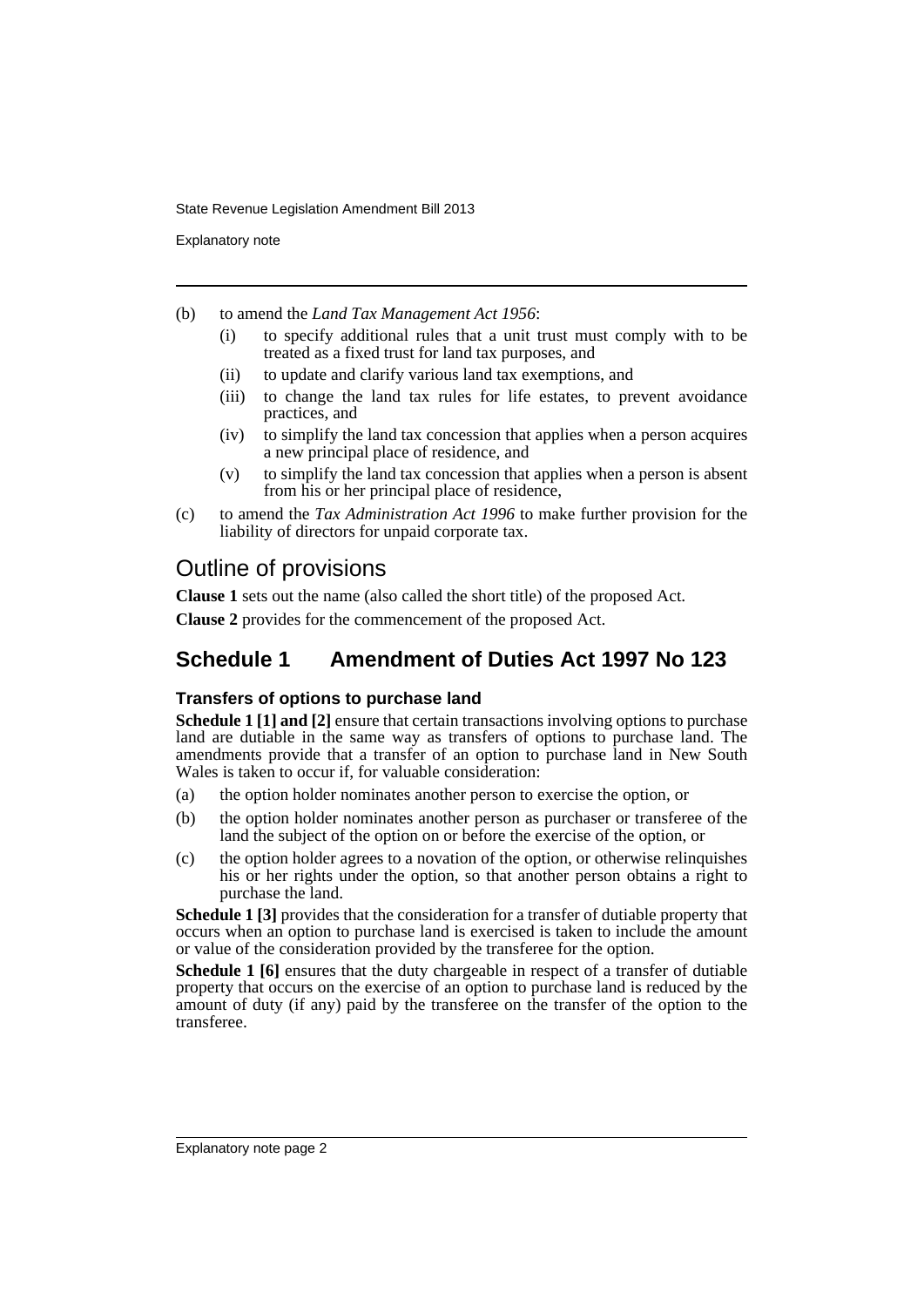Explanatory note

### **Mining tenements**

**Schedule 1 [20]** provides that a mining tenement in relation to land is taken to give the holder an interest in land. An interest in land is dutiable property and, accordingly, a transfer of an interest in land is subject to duty. An interest in land is also treated as land holding of a landholder for the purposes of landholder duty. At present, only mining leases and mineral claims are treated as interests in land. As a result of the amendment, assessment leases, exploration licences and opal prospecting licences will also be regarded as giving the holder an interest in land. **Schedule 1 [17]** is a consequential amendment.

**Schedule 1 [4]** requires the unencumbered value of an interest in land arising because of a mining tenement to be determined having regard to any information about the land.

### **Landholder duty**

**Schedule 1 [15]** repeals a provision that gives the Chief Commissioner a general discretion to exempt or partially exempt an acquisition from landholder duty.

That general discretion is replaced by 2 new exemptions of a more targeted nature.

The first new exemption applies when property is held for the benefit of a beneficiary of a discretionary trust. Generally, a beneficiary of a discretionary trust is taken to own property the subject of the trust. The Chief Commissioner is given a discretion to waive that rule if the Chief Commissioner is satisfied it would be inequitable in the circumstances. See **Schedule 1 [10] and [11]**.

The second new exemption applies when an acquisition in a landholder is made as part of one arrangement involving several acquisitions of the same or part of the same land holding. The Chief Commissioner is given a discretion to exempt an acquisition if satisfied that to charge duty in the circumstances would result in double duty or multiple duty. See **Schedule 1 [13]**.

**Schedule 1 [9]** requires an acquisition statement for an acquisition that is subject to duty to be lodged with the Chief Commissioner within 3 months after it is made.

**Schedule 1 [14]** repeals a duty concession that applies when an acquisition is made in a landholder that holds land used for primary production. As a consequence, an acquisition of an interest in a landholder that is a primary producer will be subject to duty whether or not the landholder is land rich. The general rule (that the landholder must have land holdings in NSW with a threshold value of \$2,000,000 or more) will still apply.

### **Aggregation of interests**

The *Duties Act 1997* provides for the aggregation of the interests of related persons and associated persons in certain circumstances, as a means of preventing duty avoidance practices.

**Schedule 1 [18]** ensures that a natural person, or a private company, and a trustee of a discretionary trust are not automatically treated as related persons if the natural person or private company is a beneficiary of the trust.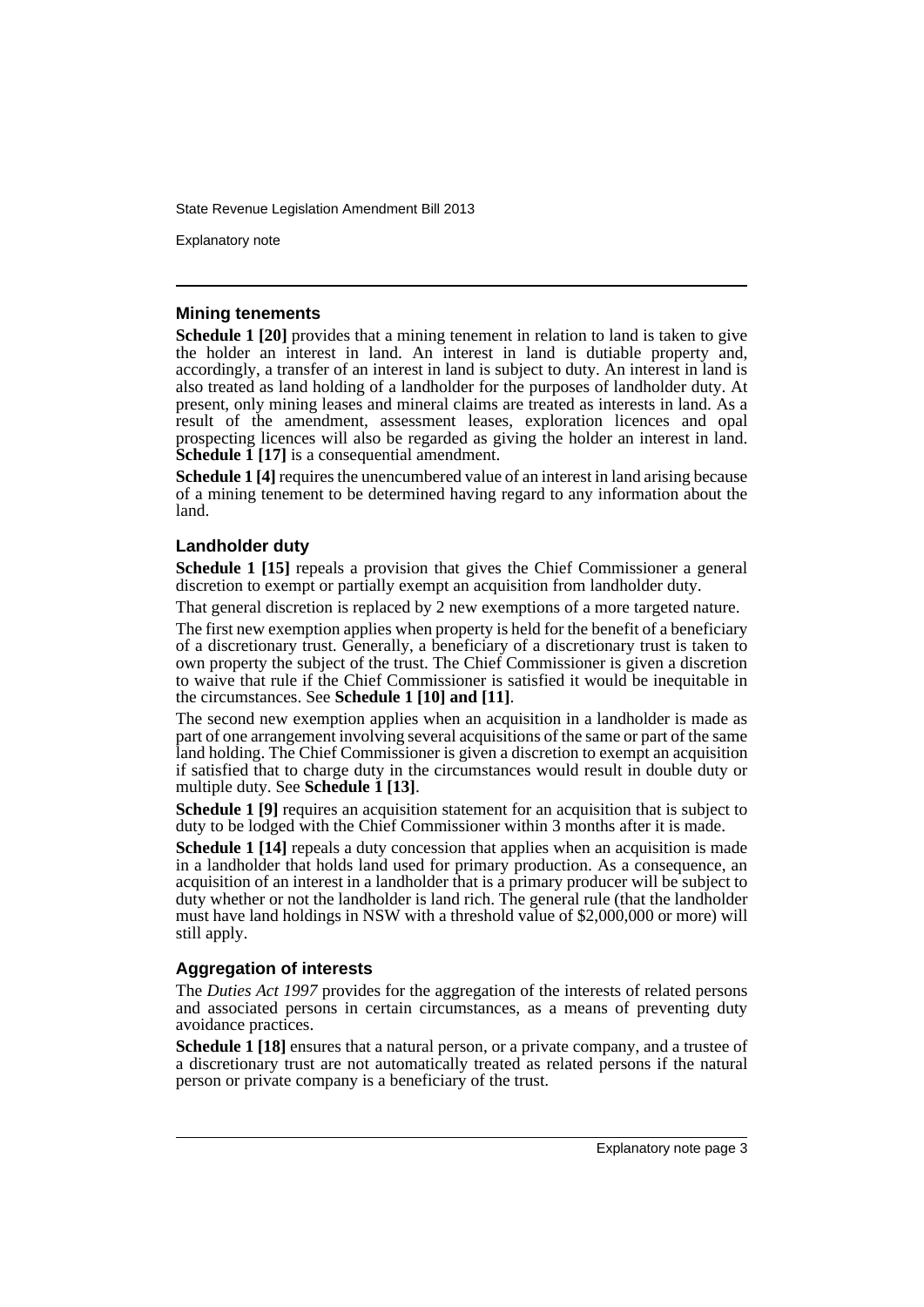Explanatory note

**Schedule 1 [19]** ensures that the trustee of a complying superannuation fund and another trustee of a complying superannuation fund are considered to be associated persons by reason of having a common beneficiary, only if a member of the first fund (either alone or together with other members of the first fund who are related persons) has an interest in the other fund of more than 20%.

### **Other amendments**

**Schedule 1 [7] and [12]** update definitions of *matrimonial property* and *relationship property* to reflect the power of the Family Court to order that property be treated as property of parties to a marriage or de facto relationship.

**Schedule 1 [5] and [8]** make minor amendments of a statute law revision nature. **Schedule 1 [16]** provides for savings and transitional matters.

## **Schedule 2 Amendment of Land Tax Management Act 1956 No 26**

### **Fixed trusts**

Land that is subject to a fixed trust enjoys the benefit of a tax free threshold under land tax legislation. Land that is the subject of a special trust does not. **Schedule 2 [2]** provides for certain additional criteria that must be met before a unit trust is considered to be a fixed trust. The criteria require that:

- (a) there must be only one class of units issued, and
- (b) the proportion of trust capital to which a unit holder is entitled on a winding up or surrender of units must be fixed and must be the same as the proportion of income of the trust to which the unit holder is entitled.

**Schedule 2 [1] and [10]** are consequential amendments.

### **Land tax exemptions**

**Schedule 2 [3], [5] and [7]** clarify existing land tax exemptions for charitable and educational institutions, to make it clear that they also apply to bodies corporate, societies, institutions or other bodies carried on solely for charitable or educational purposes.

**Schedule 2 [6]** updates a land tax exemption that applies in respect of land used for a child care service. The amendment is consequential on the commencement of the *Children (Education and Care Services) National Law (NSW)*. **Schedule 2 [4]** is a consequential amendment.

**Schedule 2 [8]** updates an exemption that applies to land zoned as rural land that is used for primary production. The amendment reflects changes in planning terminology brought about by the standard environmental planning instrument prescribed under the *Environmental Planning and Assessment Act 1979*.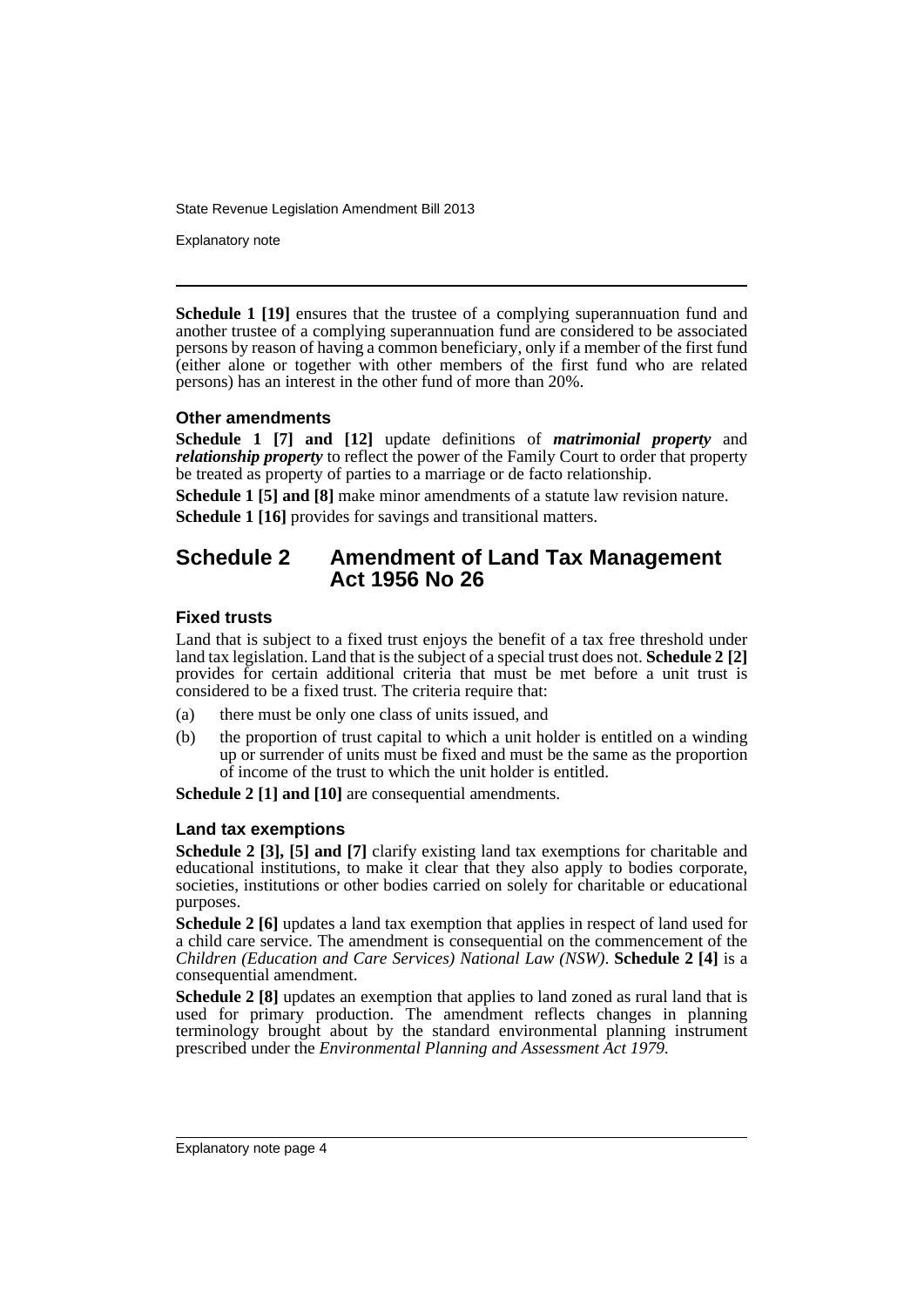Explanatory note

### **Life estates**

**Schedule 2 [9]** changes the way in which life estates are treated for land tax purposes, to prevent land tax avoidance practices. At present, the owner of a freehold estate that is less than the fee-simple is taken to be the owner of the land, to the exclusion of any person entitled in reversion or remainder.

Under the amendments, both the owner of a freehold estate that is less than the fee-simple (a *limited estate*) and the person entitled in reversion or remainder will be treated as owners of the land. The owner of the limited estate is treated as primary taxpayer and the person entitled in reversion or remainder is treated as secondary taxpayer.

This means that, if either the person entitled in reversion or remainder, or the owner of the limited estate, is a company the principal place of residence exemption will not be available. The amendments in **Schedule 2 [11] and [17]** make this clear.

However, if the limited estate is a life estate created by the express terms of a will, and the duration of the life estate is based on the life of the tenant, the life tenant under the life estate will continue to be regarded as the owner of the land to the exclusion of the person entitled in reversion or remainder. The principal place of residence exemption may be available in such a case.

**Schedule 2 [18]** is a consequential amendment.

### **Concession for acquisition of new principal place of residence**

**Schedule 2 [13] and [14]** modify a concession that allows a person, in certain circumstances, to treat 2 residences as his or her principal place of residence for land tax purposes. The concession applies when the person has recently acquired a new residence that he or she intends to use as a principal place of residence but has not yet disposed of the former residence.

As a result of the amendments, it will no longer be necessary for a person to dispose of his or her former residence in order to claim the benefit of the concession. However, the concession can only be claimed for one taxing date.

**Schedule 2 [12] and [15]** are consequential amendments.

### **Concession for absence from former residence**

**Schedule 2** [16] modifies a concession that allows a person, in certain circumstances, to be absent from his or her residence and to continue to treat the residence as his or her principal place of residence for land tax purposes. At present, the concession applies only if the person uses and occupies other land that is not owned by the person as a principal place of residence.

As a result of the amendments, it will no longer be necessary for a person to establish that he or she uses and occupies other land as a principal place of residence. It will be sufficient that the person does not own any other land used and occupied by the person as a principal place of residence.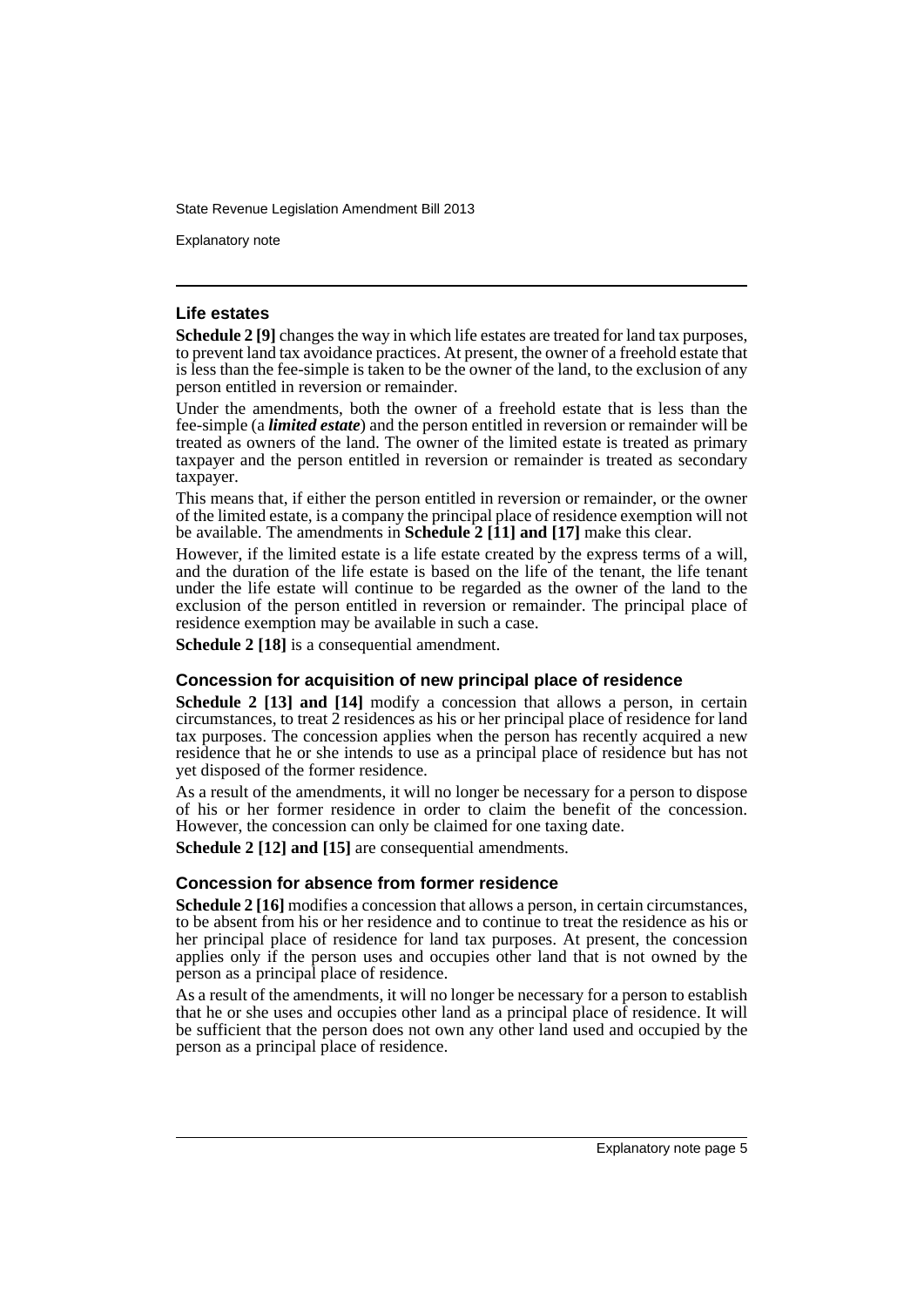Explanatory note

### **Other amendments**

**Schedule 2 [19]** provides for savings and transitional matters.

### **Schedule 3 Amendment of Taxation Administration Act 1996 No 97**

**Schedule 3 [4], [5], [6] and [9]** clarify that a director or former director of a corporation who is required by the Chief Commissioner to rectify a failure by the corporation to pay tax must rectify that failure within a period specified by the Chief Commissioner in a notice in writing served on the director or former director. If the failure to pay the tax is not rectified by the end of that period, the director or former director is jointly and severally liable with the corporation to pay the unpaid tax.

**Schedule 3** [1] ensures that, if the failure to pay the tax is not rectified, the liability of a director or former director for a corporate tax liability is not limited to the original assessment amount, but can include interest and penalty tax payable in respect of that assessment amount. **Schedule 3 [2], [3] and [8]** are consequential amendments.

**Schedule 3 [7]** requires the Chief Commissioner to issue to the director or former director a notice of assessment of the tax liability of the director or former director, in relation to corporate tax liability.

**Schedule 3 [10]** provides for savings and transitional matters.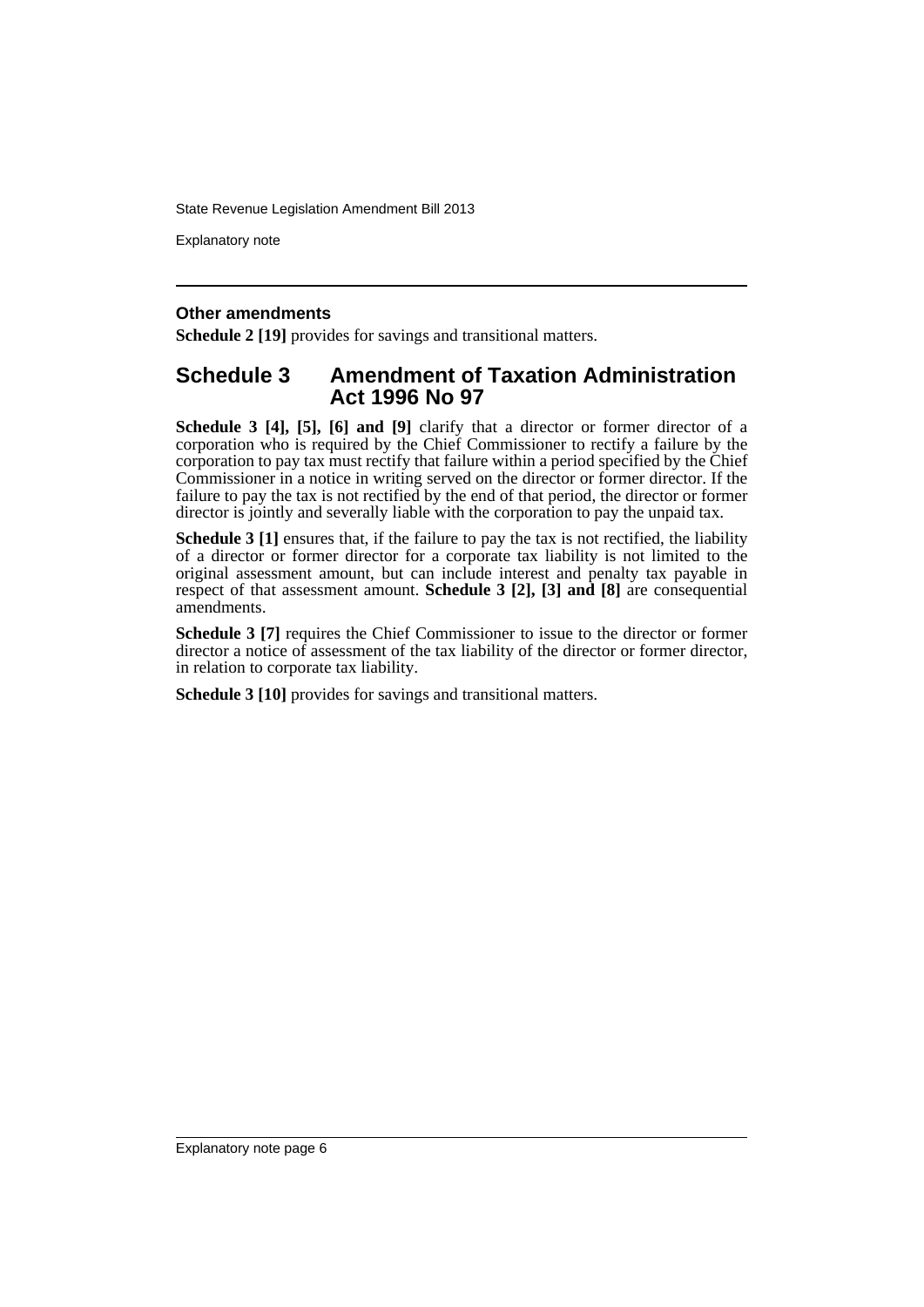First print



New South Wales

## **State Revenue Legislation Amendment Bill 2013**

## **Contents**

|            |                                                            | Page            |
|------------|------------------------------------------------------------|-----------------|
| 1.         | Name of Act                                                |                 |
|            | 2 Commencement                                             |                 |
|            | Schedule 1 Amendment of Duties Act 1997 No 123             | 3               |
|            | Schedule 2 Amendment of Land Tax Management Act 1956 No 26 | 10 <sup>1</sup> |
| Schedule 3 | Amendment of Taxation Administration Act 1996 No 97        | 15              |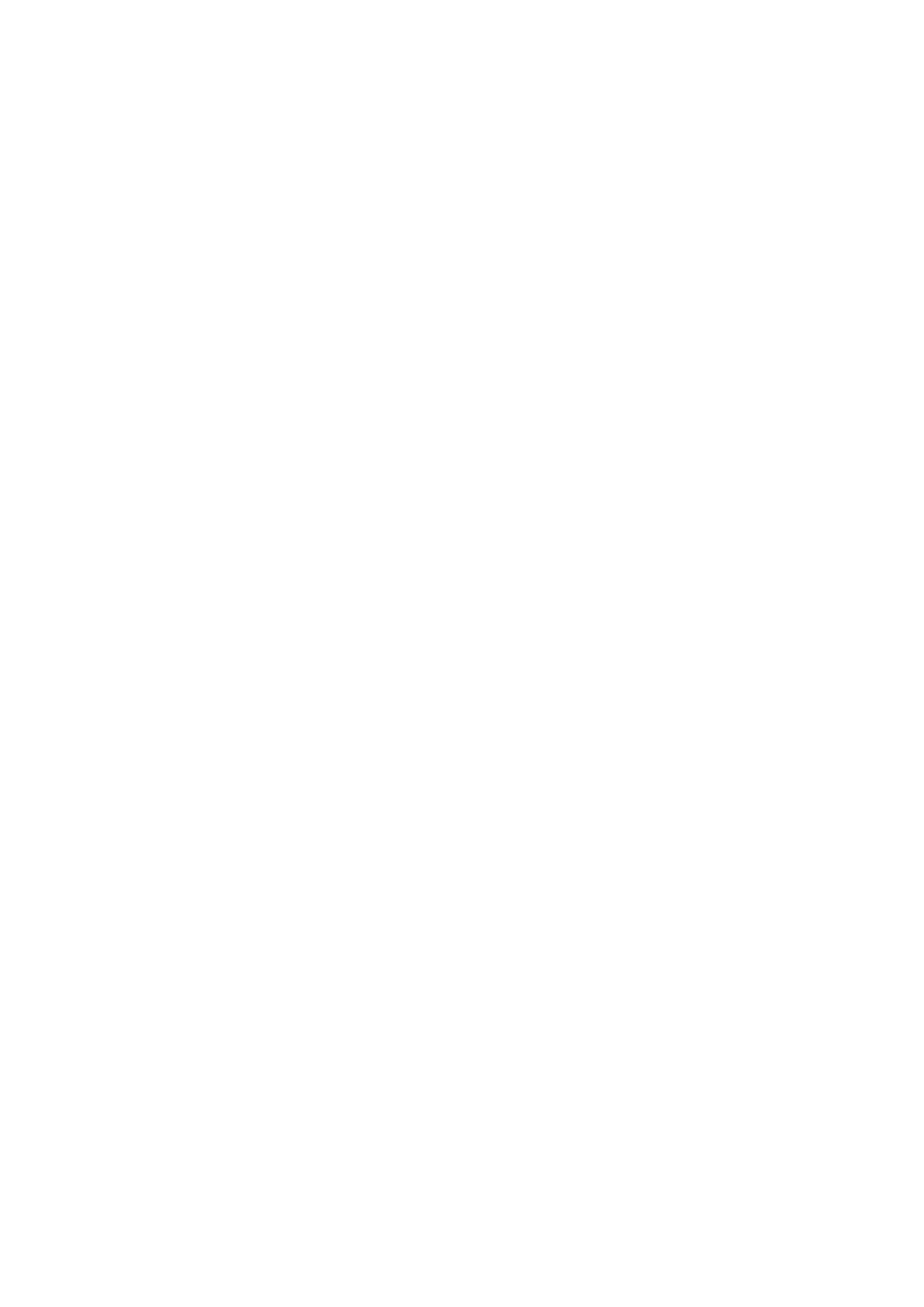

New South Wales

## **State Revenue Legislation Amendment Bill 2013**

No , 2013

## **A Bill for**

An Act to make miscellaneous amendments to certain State revenue legislation.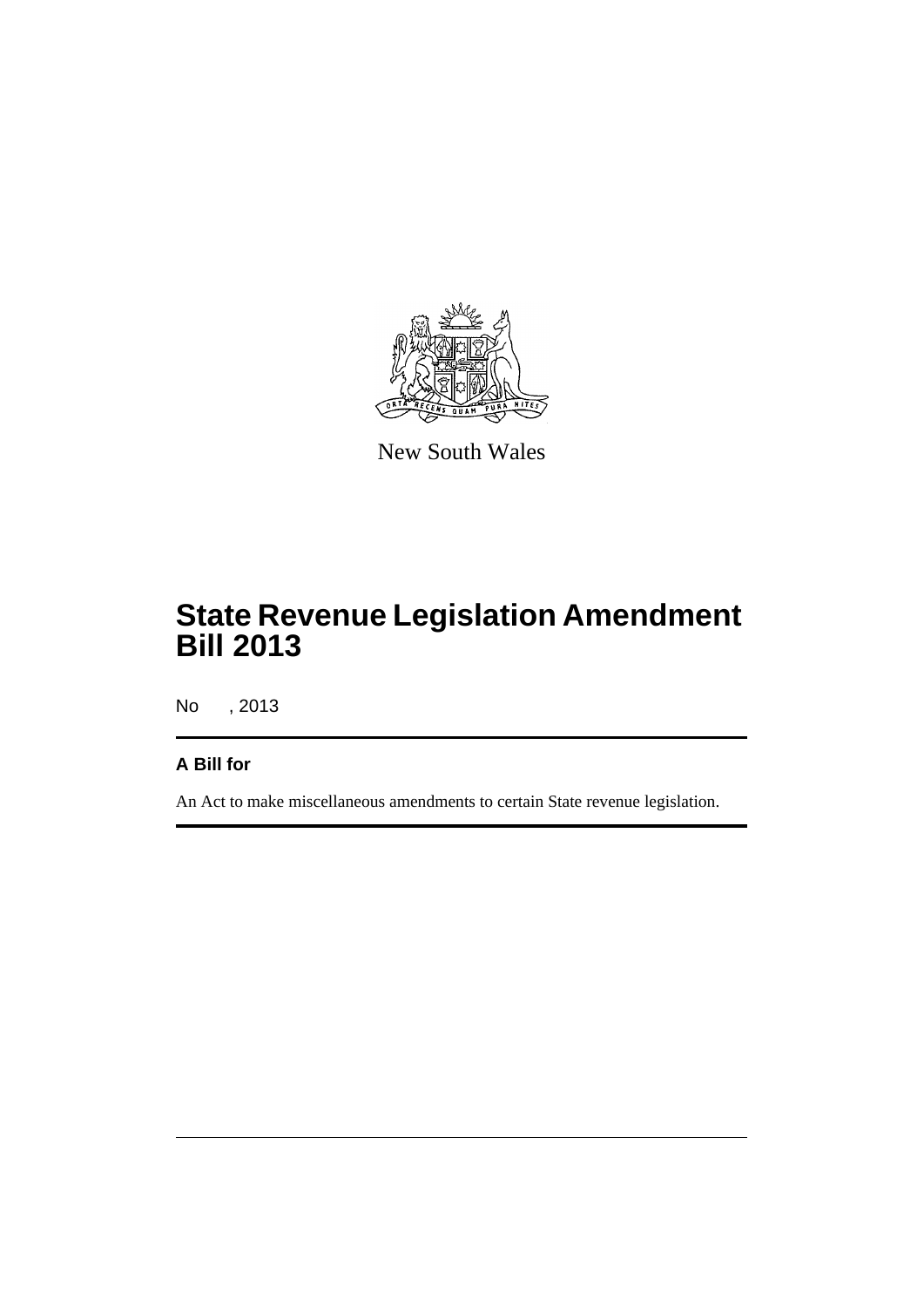<span id="page-9-1"></span><span id="page-9-0"></span>

|     | The Legislature of New South Wales enacts:                                                         |                |
|-----|----------------------------------------------------------------------------------------------------|----------------|
|     | Name of Act                                                                                        | $\overline{2}$ |
|     | This Act is the <i>State Revenue Legislation Amendment Act 2013</i> .                              | 3              |
|     | <b>Commencement</b>                                                                                | 4              |
| (1) | This Act commences on the date of assent to this Act, except as<br>provided by subsection (2).     | 5<br>6         |
| (2) | Schedule 1 commences on 1 July 2013, or the date of assent to this Act,<br>whichever is the later. | 7<br>8         |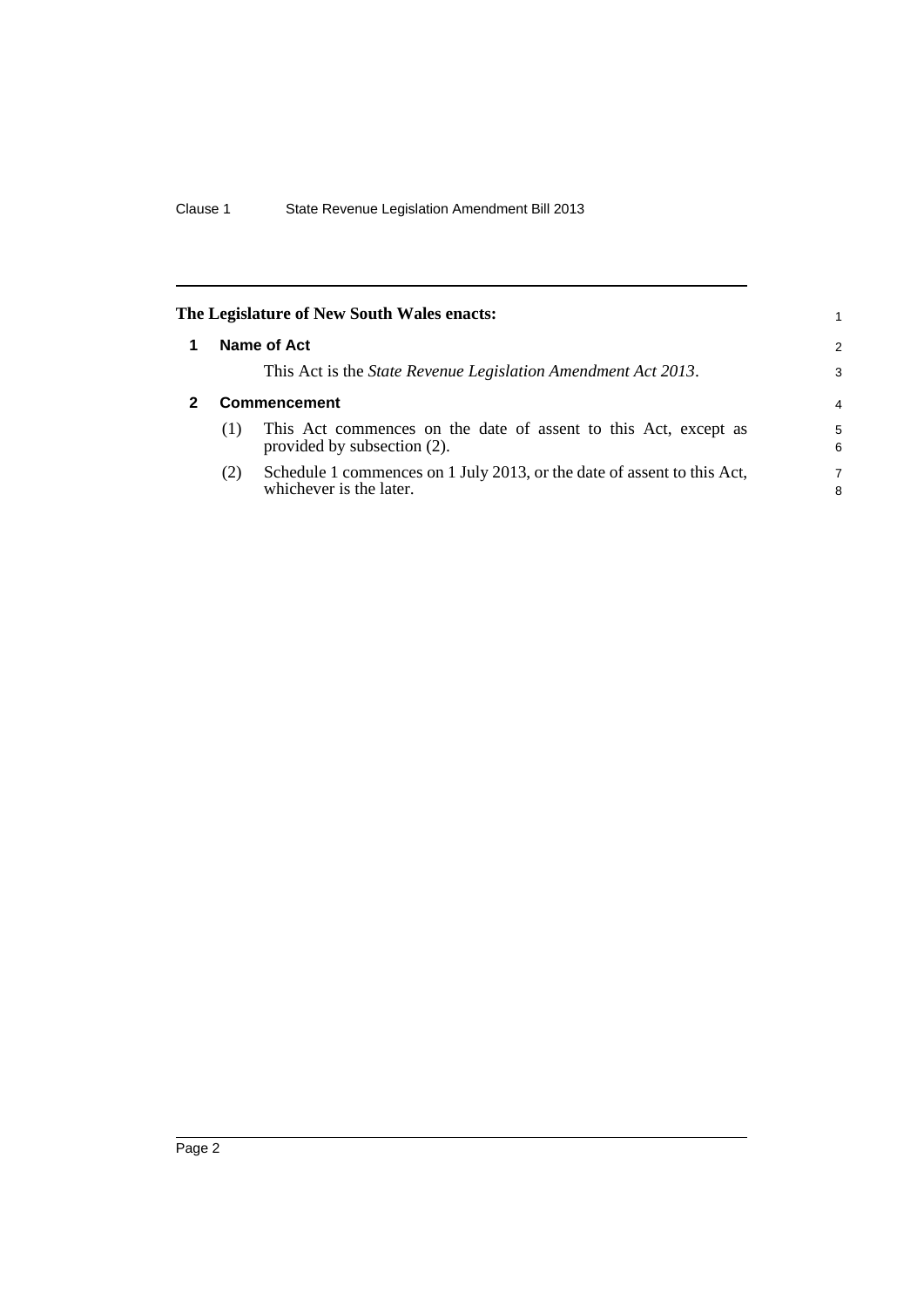Amendment of Duties Act 1997 No 123 Schedule 1

<span id="page-10-0"></span>

| <b>Schedule 1</b> |          |                   | <b>Amendment of Duties Act 1997 No 123</b> | 1                                                                                                                                                                                               |                      |
|-------------------|----------|-------------------|--------------------------------------------|-------------------------------------------------------------------------------------------------------------------------------------------------------------------------------------------------|----------------------|
| [1]               | property |                   |                                            | Section 8 Imposition of duty on certain transactions concerning dutiable                                                                                                                        | $\overline{2}$<br>3  |
|                   |          |                   |                                            | Insert at the end of section $8(1)(c)$ , before the notes:                                                                                                                                      | 4                    |
|                   |          |                   |                                            | . and                                                                                                                                                                                           | 5                    |
|                   |          |                   | (d)                                        | a transfer of an option to purchase land in New South<br>Wales that is taken to occur under section 9B.                                                                                         | 6<br>$\overline{7}$  |
| $[2]$             |          | <b>Section 9B</b> |                                            |                                                                                                                                                                                                 | 8                    |
|                   |          |                   | Insert after section 9A:                   |                                                                                                                                                                                                 | 9                    |
|                   | 9Β       |                   |                                            | Transfer of option occurring on nomination or other change                                                                                                                                      | 10 <sup>1</sup>      |
|                   |          | (1)               |                                            | A transfer of an option to purchase land in New South Wales is<br>taken to occur if, for valuable consideration:                                                                                | 11<br>12             |
|                   |          |                   | (a)                                        | the option holder nominates another person to exercise the<br>option, or                                                                                                                        | 13<br>14             |
|                   |          |                   | (b)                                        | the option holder nominates another person as purchaser or<br>transferee of the land the subject of the option on or before<br>the exercise of the option, or                                   | 15<br>16<br>17       |
|                   |          |                   | (c)                                        | the option holder agrees to a novation of the option, or<br>otherwise relinquishes his or her rights under the option, so<br>that another person obtains a right to purchase the land.          | 18<br>19<br>20       |
|                   |          | (2)               |                                            | For the purpose of charging duty under this Chapter on a transfer<br>referred to in subsection $(1)$ $(a)$ or $(b)$ :                                                                           | 21<br>22             |
|                   |          |                   | (a)                                        | the option is taken to be transferred when the nomination<br>is made, and                                                                                                                       | 23<br>24             |
|                   |          |                   | (b)                                        | the person nominated is taken to be the transferee of the<br>option (and a reference in this Act to a transferee includes<br>a reference to such a person).                                     | 25<br>26<br>27       |
|                   |          | (3)               |                                            | For the purpose of charging duty under this Chapter on a transfer<br>referred to in subsection $(1)$ (c):                                                                                       | 28<br>29             |
|                   |          |                   | (a)                                        | the option is taken to be transferred when the option holder<br>agrees to the novation or otherwise relinquishes his or her<br>rights under the option, and                                     | 30<br>31<br>32       |
|                   |          |                   | (b)                                        | the person who obtains a right to exercise the option is<br>taken to be the transferee of the option (and a reference in<br>this Act to a transferee includes a reference to such a<br>person). | 33<br>34<br>35<br>36 |
|                   |          | (4)               |                                            | This section applies regardless of when the option is exercisable.                                                                                                                              | 37                   |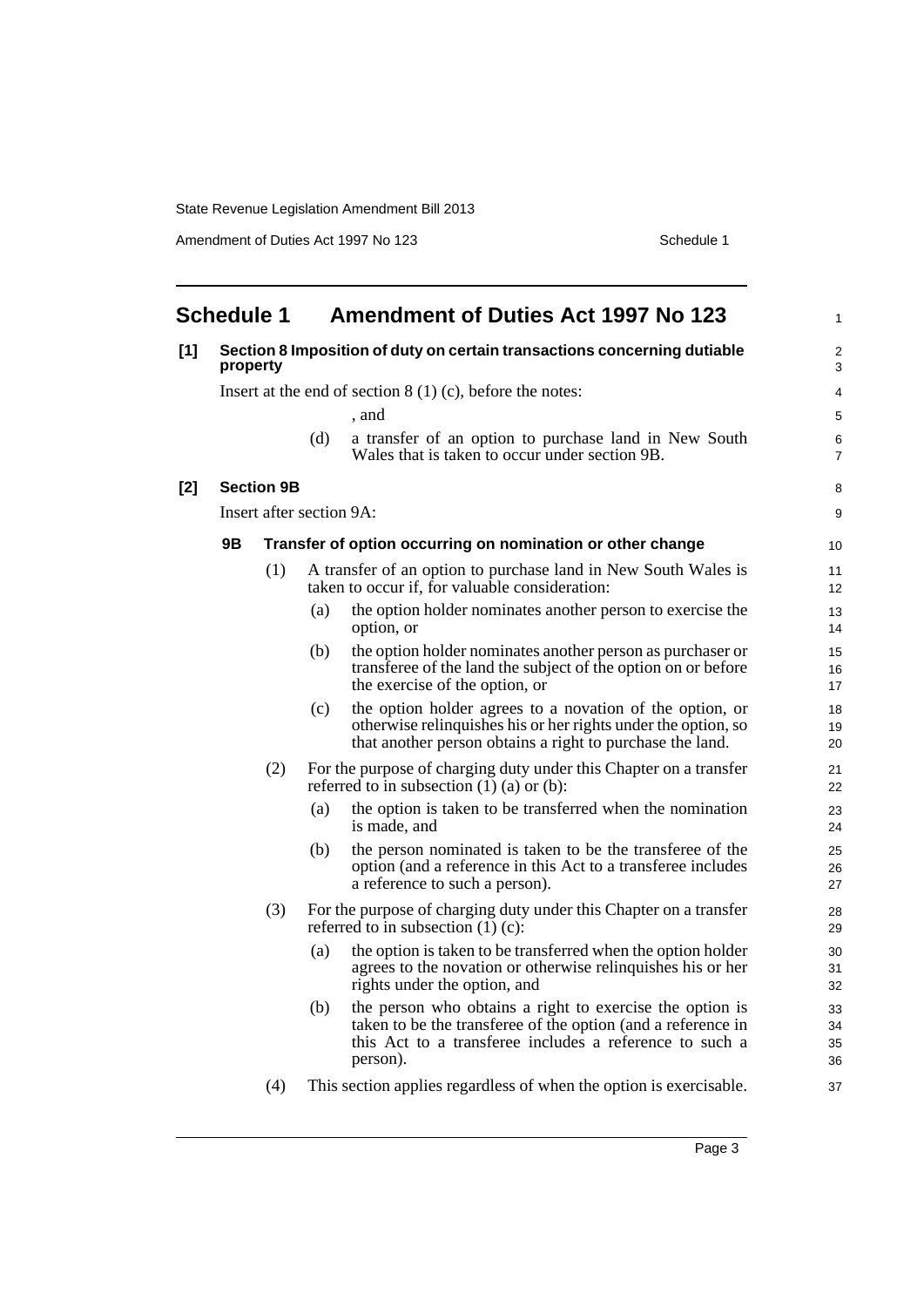|       | (5)                | For the purposes of this section, anything done by a person under<br>a power of appointment or other authority granted by an option<br>holder is taken to have been done by the option holder.                                                                                                         | $\mathbf{1}$<br>2<br>3     |
|-------|--------------------|--------------------------------------------------------------------------------------------------------------------------------------------------------------------------------------------------------------------------------------------------------------------------------------------------------|----------------------------|
|       | (6)                | Subsection $(1)$ (b) does not apply to a nomination made by an<br>option holder acting as purchaser of the land.                                                                                                                                                                                       | 4<br>5                     |
|       | (7)                | In this section:                                                                                                                                                                                                                                                                                       | 6                          |
|       |                    | <i>option holder</i> , in relation to an option to purchase land in New<br>South Wales, means a person who has a right to purchase the land<br>under the option (whether or not that right has crystallised).                                                                                          | $\overline{7}$<br>8<br>9   |
| $[3]$ | property?          | Section 22 What is the consideration for the transfer of dutiable                                                                                                                                                                                                                                      | 10<br>11                   |
|       |                    | Insert after section $22(3)$ :                                                                                                                                                                                                                                                                         | 12                         |
|       | (4)                | The consideration for a transfer of land in New South Wales that<br>occurs on the exercise of an option to purchase the land is taken<br>to include the amount or value of the consideration provided by<br>the transferee for the option (whether for its grant, transfer,<br>exercise or otherwise). | 13<br>14<br>15<br>16<br>17 |
|       |                    | Note. This section extends to an agreement for sale or transfer of<br>dutiable property. Under sections 8 and 9 such agreements are treated<br>as transfers of dutiable property.                                                                                                                      | 18<br>19<br>20             |
| [4]   |                    | Section 23 What is the "unencumbered value" of dutiable property?                                                                                                                                                                                                                                      | 21                         |
|       |                    | Insert after section $23(2)$ :                                                                                                                                                                                                                                                                         | 22                         |
|       | (2A)               | The <i>unencumbered value</i> of an interest in land arising because<br>of a mining tenement is to be determined having regard to any<br>information about the land, as if the information were an attribute<br>of the land.                                                                           | 23<br>24<br>25<br>26       |
| [5]   |                    | <b>Section 54 Change in trustees</b>                                                                                                                                                                                                                                                                   | 27                         |
|       |                    | Omit "a special trustee or" from section 54 (3).                                                                                                                                                                                                                                                       | 28                         |
|       | fund or $a$ ".     | Insert instead "a special trustee, a trustee of a self managed superannuation                                                                                                                                                                                                                          | 29<br>30                   |
| [6]   | <b>Section 64D</b> |                                                                                                                                                                                                                                                                                                        | 31                         |
|       |                    | Insert after section 64C:                                                                                                                                                                                                                                                                              | 32                         |
|       | 64D                | Transfers made on exercise of option to purchase land                                                                                                                                                                                                                                                  | 33                         |
|       |                    | The duty chargeable in respect of a transfer of land in New South<br>Wales that occurs on the exercise of an option to purchase the                                                                                                                                                                    | 34<br>35                   |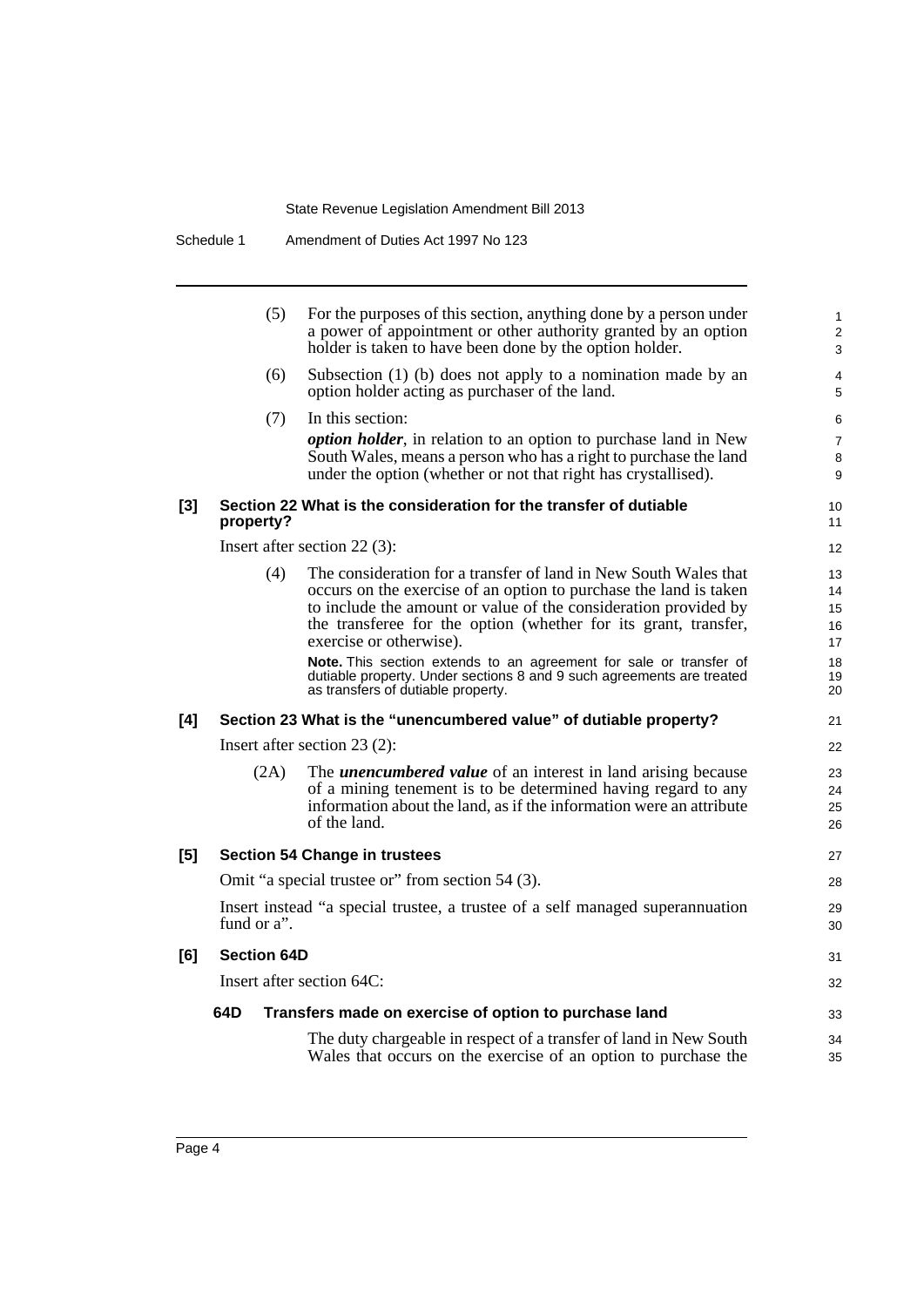Amendment of Duties Act 1997 No 123 Schedule 1

|        | land is to be reduced by the amount of duty (if any) paid by the<br>transferee on the transfer of the option to the transferee.                                                                                                                                                                                                                                           | $\mathbf{1}$<br>2                |
|--------|---------------------------------------------------------------------------------------------------------------------------------------------------------------------------------------------------------------------------------------------------------------------------------------------------------------------------------------------------------------------------|----------------------------------|
| $[7]$  | Section 68 Exemptions—break-up of marriages and other relationships                                                                                                                                                                                                                                                                                                       | 3                                |
|        | Omit the definitions of <i>matrimonial property</i> and <i>relationship property</i> from<br>section $68(5)$ .                                                                                                                                                                                                                                                            | $\overline{4}$<br>5              |
|        | Insert in alphabetical order:                                                                                                                                                                                                                                                                                                                                             | 6                                |
|        | <i>matrimonial property</i> means property in relation to the parties to<br>a marriage or of either of them (within the meaning of the Family<br>Law Act 1975 of the Commonwealth), including any property<br>treated as property in relation to the parties or of either of them as<br>a result of an order made under that Act.                                         | $\overline{7}$<br>8<br>9<br>10   |
|        | <i>relationship property:</i>                                                                                                                                                                                                                                                                                                                                             | 11<br>12                         |
|        | in relation to a de facto relationship, means property in<br>(a)<br>relation to the parties to the de facto relationship or of<br>either of them (within the meaning of the Family Law Act<br>1975 of the Commonwealth), including any property<br>treated as property in relation to the parties or of either of<br>them as a result of an order made under that Act, or | 13<br>14<br>15<br>16<br>17<br>18 |
|        | in relation to a domestic relationship, means property of<br>(b)<br>the parties to the relationship or of either of them.                                                                                                                                                                                                                                                 | 19<br>20                         |
| [8]    | Section 149 What is a "relevant acquisition"?                                                                                                                                                                                                                                                                                                                             | 21                               |
|        | Omit "transactions" from section 149 $(1)$ (a) $(iii)$ .                                                                                                                                                                                                                                                                                                                  | 22                               |
|        | Insert instead "acquisitions".                                                                                                                                                                                                                                                                                                                                            | 23                               |
| [9]    | <b>Section 152 Acquisition statements</b>                                                                                                                                                                                                                                                                                                                                 | 24                               |
|        | Insert "within 3 months after the relevant acquisition is made" after "Chief"<br>Commissioner" in section 152 (1).                                                                                                                                                                                                                                                        | 25<br>26                         |
| [10]   | Section 159 Constructive ownership of land holdings and other<br>property: discretionary trusts                                                                                                                                                                                                                                                                           | 27<br>28                         |
|        | Insert ", unless the Chief Commissioner, being satisfied that the application of<br>this subsection in a particular case would be inequitable, determines<br>otherwise" after "subject of the trust" in section 159 (2).                                                                                                                                                  | 29<br>30<br>31                   |
| $[11]$ | <b>Section 159 (3)</b>                                                                                                                                                                                                                                                                                                                                                    | 32                               |
|        | Insert ", unless the Chief Commissioner, being satisfied that the application of<br>this subsection in a particular case would be inequitable, determines<br>otherwise" after "beneficiary of it".                                                                                                                                                                        | 33<br>34<br>35                   |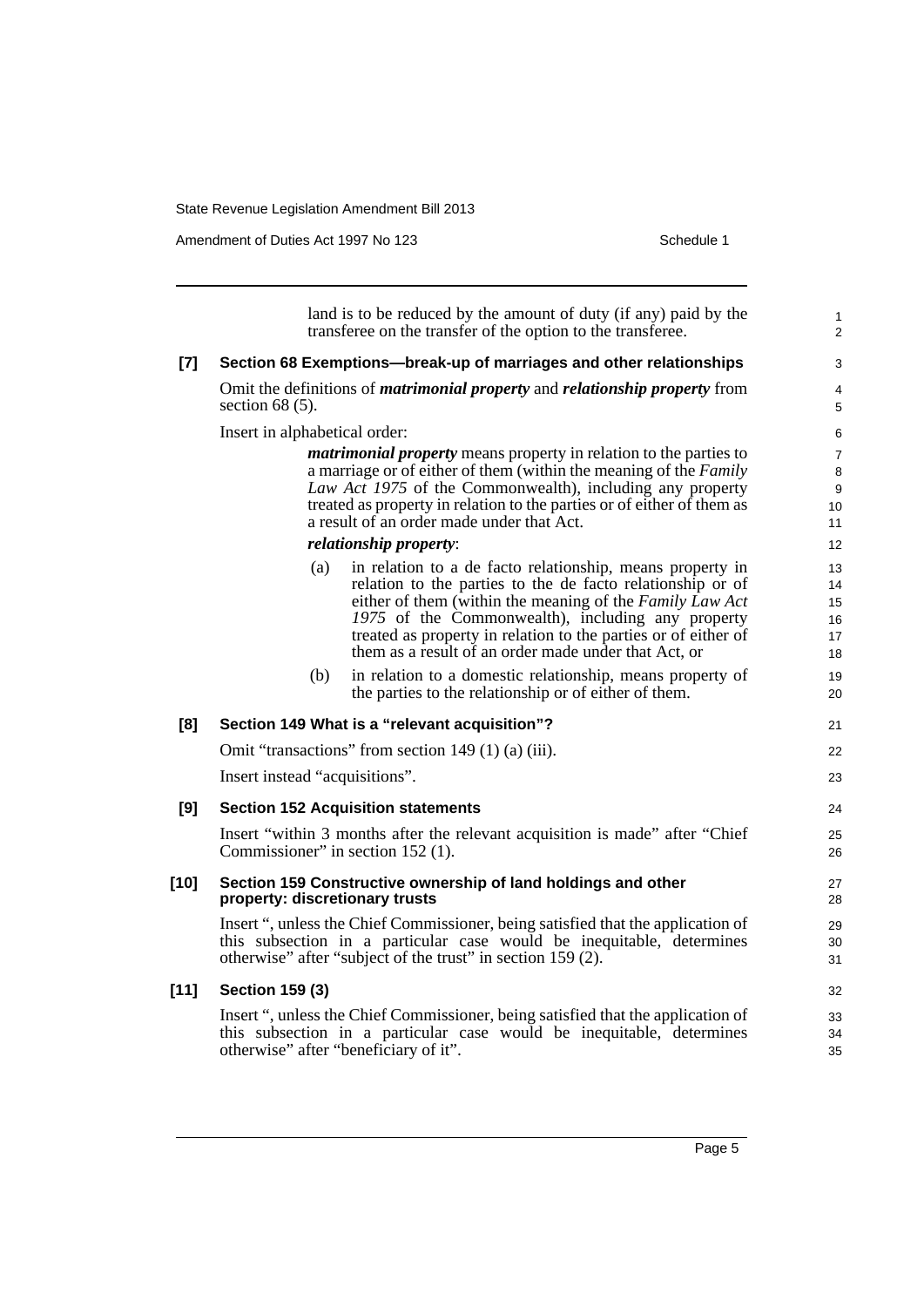Schedule 1 Amendment of Duties Act 1997 No 123

| $[12]$ | Section 163B Exemption—break-up of marriages and other relationships |                                                                                                                                                                                                                                                                                                                                   |                                                                                                                                                                                                                                                                                                                                                                    |                                               |  |  |  |
|--------|----------------------------------------------------------------------|-----------------------------------------------------------------------------------------------------------------------------------------------------------------------------------------------------------------------------------------------------------------------------------------------------------------------------------|--------------------------------------------------------------------------------------------------------------------------------------------------------------------------------------------------------------------------------------------------------------------------------------------------------------------------------------------------------------------|-----------------------------------------------|--|--|--|
|        | section $163B(8)$ .                                                  |                                                                                                                                                                                                                                                                                                                                   | Omit the definitions of <i>matrimonial property</i> and <i>relationship property</i> from                                                                                                                                                                                                                                                                          | 2<br>3                                        |  |  |  |
|        |                                                                      | Insert in alphabetical order:                                                                                                                                                                                                                                                                                                     |                                                                                                                                                                                                                                                                                                                                                                    |                                               |  |  |  |
|        |                                                                      | <i>matrimonial property</i> means property in relation to the parties to<br>a marriage or of either of them (within the meaning of the Family<br>Law Act 1975 of the Commonwealth), including any property<br>treated as property in relation to the parties or of either of them as<br>a result of an order made under that Act. |                                                                                                                                                                                                                                                                                                                                                                    |                                               |  |  |  |
|        |                                                                      |                                                                                                                                                                                                                                                                                                                                   | relationship property:                                                                                                                                                                                                                                                                                                                                             | 10                                            |  |  |  |
|        |                                                                      | (a)                                                                                                                                                                                                                                                                                                                               | in relation to a de facto relationship, means property in<br>relation to the parties to the de facto relationship or of<br>either of them (within the meaning of the Family Law Act<br>1975 of the Commonwealth), including any property<br>treated as property in relation to the parties or of either of<br>them as a result of an order made under that Act, or | 11<br>12 <sup>2</sup><br>13<br>14<br>15<br>16 |  |  |  |
|        |                                                                      | (b)                                                                                                                                                                                                                                                                                                                               | in relation to a domestic relationship, means property of<br>the parties to the relationship or of either of them.                                                                                                                                                                                                                                                 | 17<br>18                                      |  |  |  |
| $[13]$ | <b>Section 163C</b>                                                  |                                                                                                                                                                                                                                                                                                                                   |                                                                                                                                                                                                                                                                                                                                                                    | 19                                            |  |  |  |
|        | Insert after section 163B:                                           |                                                                                                                                                                                                                                                                                                                                   |                                                                                                                                                                                                                                                                                                                                                                    | 20                                            |  |  |  |
|        | 163C                                                                 |                                                                                                                                                                                                                                                                                                                                   | Arrangements involving multiple acquisitions                                                                                                                                                                                                                                                                                                                       | 21                                            |  |  |  |
|        |                                                                      |                                                                                                                                                                                                                                                                                                                                   | An acquisition of an interest in a landholder is an exempt<br>acquisition if:                                                                                                                                                                                                                                                                                      | 22<br>23                                      |  |  |  |
|        |                                                                      | (a)                                                                                                                                                                                                                                                                                                                               | the acquisition (the <i>subject acquisition</i> ) is part of one<br>arrangement that involves several acquisitions of the same<br>land holding or part of the same land holding by acquirers<br>that are associated persons, and                                                                                                                                   | 24<br>25<br>26<br>27                          |  |  |  |
|        |                                                                      | (b)                                                                                                                                                                                                                                                                                                                               | duty under this Chapter is paid on at least one of the other<br>acquisitions that form part of the arrangement, and                                                                                                                                                                                                                                                | 28<br>29                                      |  |  |  |
|        |                                                                      | (c)                                                                                                                                                                                                                                                                                                                               | the Chief Commissioner is satisfied that the subject<br>acquisition represents an acquisition of the same land<br>holding or part of the same land holding on which duty has<br>been paid and that to charge duty on the subject acquisition<br>would result in double duty or multiple duty.                                                                      | 30<br>31<br>32<br>33<br>34                    |  |  |  |
| $[14]$ | rich requirement                                                     |                                                                                                                                                                                                                                                                                                                                   | Section 163D Concession for primary producers-continuation of land                                                                                                                                                                                                                                                                                                 | 35<br>36                                      |  |  |  |
|        | Omit the section.                                                    |                                                                                                                                                                                                                                                                                                                                   |                                                                                                                                                                                                                                                                                                                                                                    | 37                                            |  |  |  |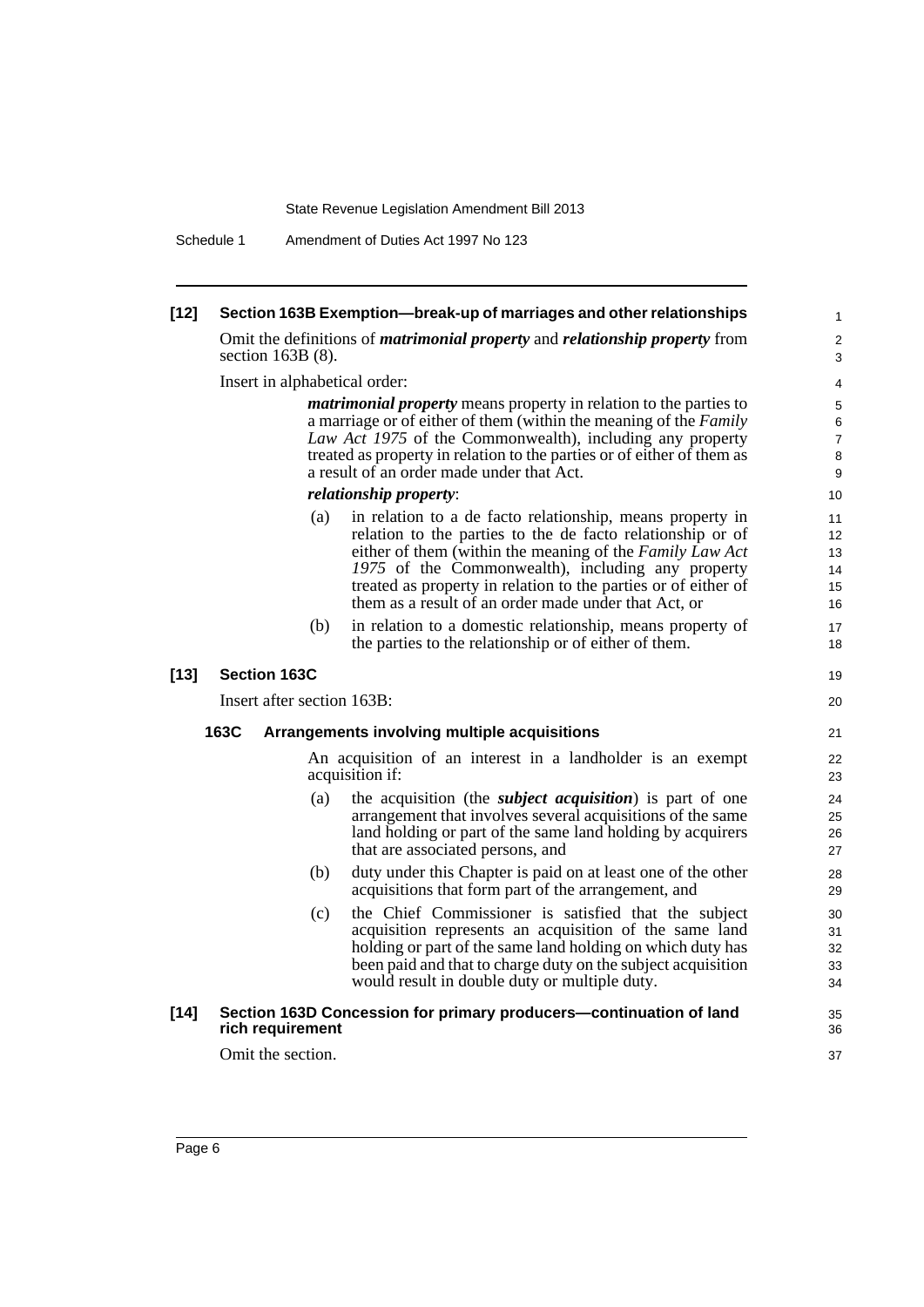Amendment of Duties Act 1997 No 123 Schedule 1

| $[15]$ | Section 163H Discretion to grant exemption or concession |                   |                                                                                                                                                                                                                                                                              |                            |  |  |
|--------|----------------------------------------------------------|-------------------|------------------------------------------------------------------------------------------------------------------------------------------------------------------------------------------------------------------------------------------------------------------------------|----------------------------|--|--|
|        |                                                          | Omit the section. |                                                                                                                                                                                                                                                                              | $\overline{2}$             |  |  |
| $[16]$ |                                                          |                   | Schedule 1 Savings, transitional and other provisions                                                                                                                                                                                                                        | 3                          |  |  |
|        |                                                          |                   | Insert after Part 39:                                                                                                                                                                                                                                                        | 4                          |  |  |
|        |                                                          |                   | Part 40 Provisions consequent on enactment of                                                                                                                                                                                                                                | 5                          |  |  |
|        |                                                          |                   | <b>State Revenue Legislation Amendment Act</b><br>2013                                                                                                                                                                                                                       | 6<br>$\overline{7}$        |  |  |
|        | 107                                                      |                   | <b>Definition</b>                                                                                                                                                                                                                                                            | 8                          |  |  |
|        |                                                          |                   | In this Part:                                                                                                                                                                                                                                                                | 9                          |  |  |
|        |                                                          |                   | <b>amending Act</b> means the State Revenue Legislation Amendment<br>Act 2013.                                                                                                                                                                                               | 10<br>11                   |  |  |
|        | 108                                                      |                   | <b>General application of amendments</b>                                                                                                                                                                                                                                     | 12                         |  |  |
|        |                                                          | (1)               | An amendment made to Chapter 2 by the amending Act applies<br>in respect of a dutiable transaction that occurs on or after the<br>commencement of the amendment.                                                                                                             | 13<br>14<br>15             |  |  |
|        |                                                          | (2)               | However, an amendment made to Chapter 2 by the amending Act<br>does not apply to a transfer of dutiable property made in<br>conformity with an agreement for sale or transfer of the dutiable<br>property that was entered into before the commencement of the<br>amendment. | 16<br>17<br>18<br>19<br>20 |  |  |
|        |                                                          | (3)               | Any other amendment made to this Act by the amending Act<br>applies in relation to any liability for duty that arises on or after<br>the commencement of the amendment.                                                                                                      | 21<br>22<br>23             |  |  |
|        | 109                                                      |                   | <b>Amendments relating to options</b>                                                                                                                                                                                                                                        | 24                         |  |  |
|        |                                                          | (1)               | Section 9B, as inserted by the amending Act, extends to an option<br>granted before the commencement of that section.                                                                                                                                                        | 25<br>26                   |  |  |
|        |                                                          | (2)               | Section 22 (4), as inserted by the amending Act, extends to<br>consideration provided for an option before the commencement<br>of that subsection.                                                                                                                           | 27<br>28<br>29             |  |  |
|        |                                                          | (3)               | Section 64D, as inserted by the amending Act, extends to options<br>granted or transferred before the commencement of that section.                                                                                                                                          | 30<br>31                   |  |  |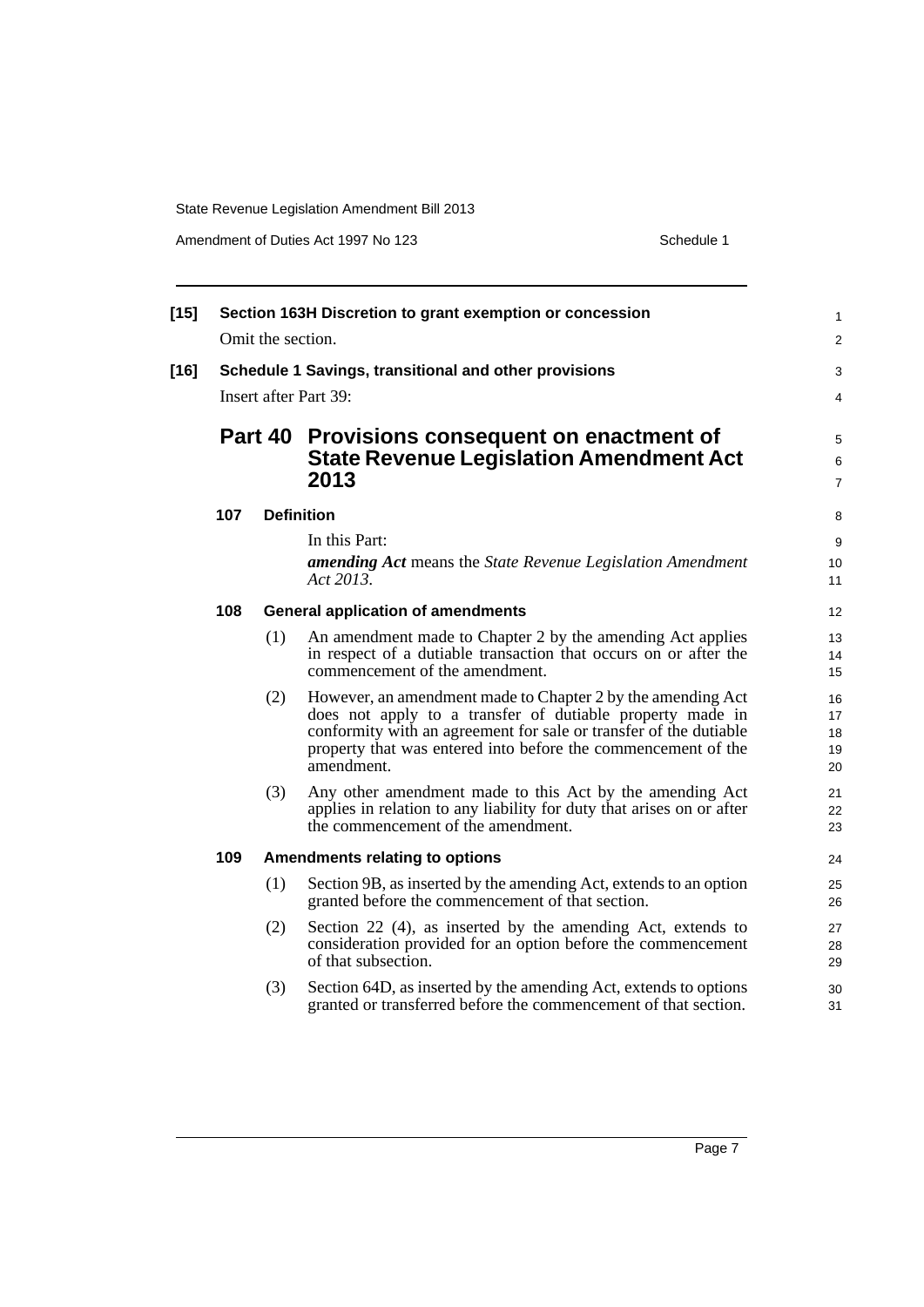Schedule 1 Amendment of Duties Act 1997 No 123

|        | 110 |                   | <b>Repeal of section 163D</b>                                                                                                                                                                                     | $\mathbf{1}$         |
|--------|-----|-------------------|-------------------------------------------------------------------------------------------------------------------------------------------------------------------------------------------------------------------|----------------------|
|        |     |                   | Section $163D(4)$ , as in force immediately before its repeal by the                                                                                                                                              | $\overline{2}$       |
|        |     |                   | amending Act, continues to apply in respect of an acquisition of<br>an interest in a primary producer made within 5 years before the                                                                              | $\mathbf{3}$         |
|        |     |                   | repeal of that subsection.                                                                                                                                                                                        | 4<br>5               |
|        | 111 |                   | Application of amendments to landholder duty                                                                                                                                                                      | 6                    |
|        |     | (1)               | A landholder duty amendment does not apply to an acquisition in                                                                                                                                                   | $\overline{7}$       |
|        |     |                   | a landholder that is made on or after the commencement of the                                                                                                                                                     | 8                    |
|        |     |                   | landholder duty amendment, if the acquisition is made in<br>conformity with an agreement for sale first executed before that                                                                                      | 9<br>10              |
|        |     |                   | commencement.                                                                                                                                                                                                     | 11                   |
|        |     | (2)               | This Act applies in respect of such an acquisition as if the<br>landholder duty amendment had not been made.                                                                                                      | 12<br>13             |
|        |     | (3)               | In this clause, a <i>landholder duty amendment</i> means an<br>amendment made by the amending Act to:                                                                                                             | 14<br>15             |
|        |     |                   | Chapter 4, or<br>(a)                                                                                                                                                                                              | 16                   |
|        |     |                   | clause 4 of the Dictionary.<br>(b)                                                                                                                                                                                | 17                   |
| $[17]$ |     | <b>Dictionary</b> |                                                                                                                                                                                                                   | 18                   |
|        |     |                   | Insert in alphabetical order in clause 1:                                                                                                                                                                         | 19                   |
|        |     |                   | <i>mining tenement</i> means a mining lease, mineral claim,<br>assessment lease, exploration licence or opal prospecting licence<br>under the <i>Mining Act 1992</i> .                                            | 20<br>21<br>22       |
| $[18]$ |     |                   | Dictionary, clause 1                                                                                                                                                                                              | 23                   |
|        |     |                   | Insert "or discretionary trust" after "public unit trust scheme" wherever<br>occurring in paragraphs (d) and (e) of the definition of <i>related person</i> .                                                     | 24<br>25             |
| $[19]$ |     |                   | Dictionary, clause 2 (4) and (5)                                                                                                                                                                                  | 26                   |
|        |     |                   | Insert after clause $2(3)$ :                                                                                                                                                                                      | 27                   |
|        |     | (4)               | A trustee of a complying superannuation fund and the trustee for<br>another complying superannuation fund are considered to be<br>associated persons under subclause (1) (d) only if:                             | 28<br>29<br>30       |
|        |     |                   | a member of the first fund who holds a significant interest<br>(a)<br>in that fund is also a member of the other fund and holds a<br>significant interest in that other fund, or                                  | 31<br>32<br>33       |
|        |     |                   | a member of the first fund holds a significant interest in the<br>(b)<br>first fund and a related person to that member (who is a<br>member of the other fund) holds a significant interest in the<br>other fund. | 34<br>35<br>36<br>37 |
|        |     |                   |                                                                                                                                                                                                                   |                      |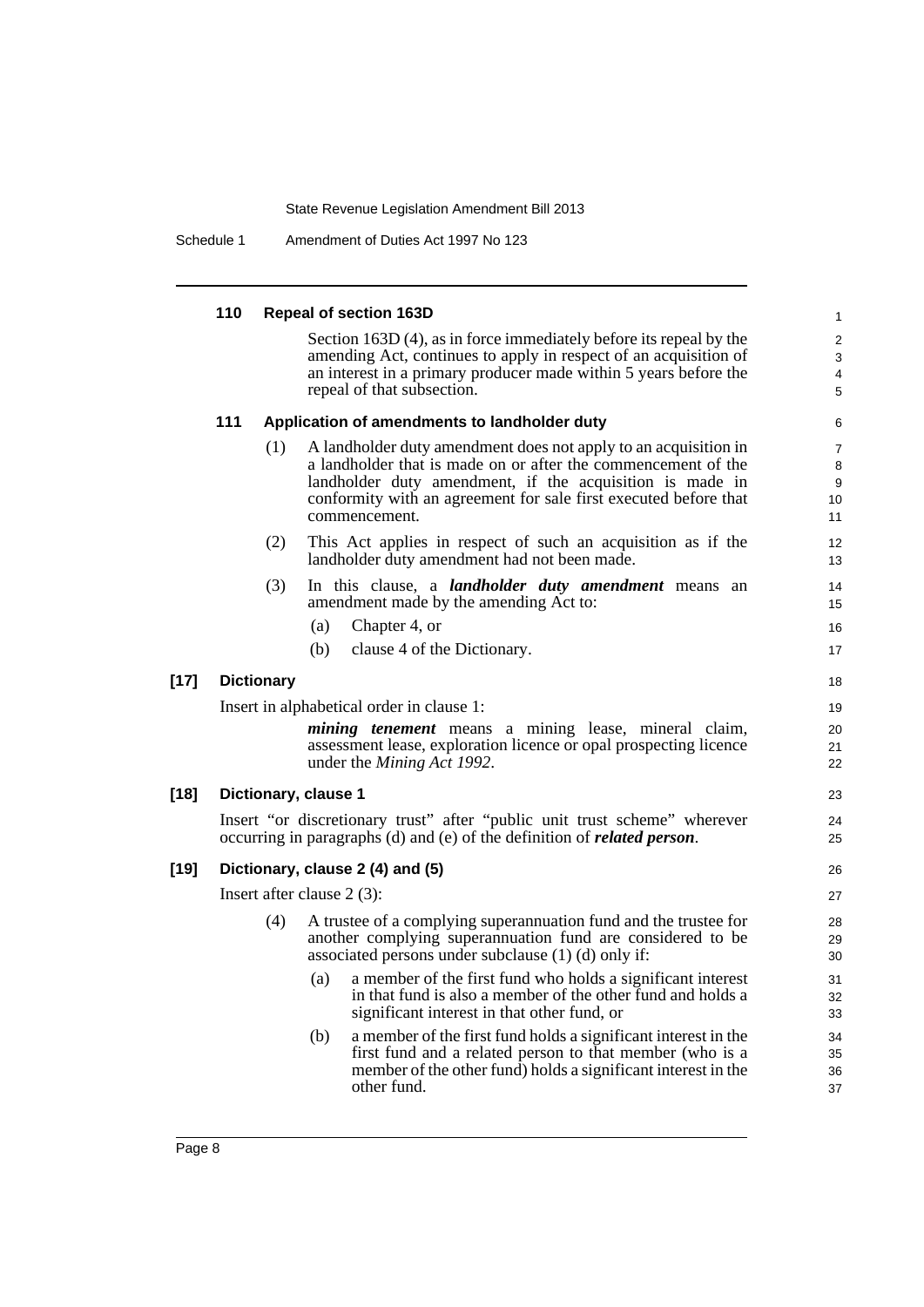Amendment of Duties Act 1997 No 123 Schedule 1

(5) A member of a complying superannuation fund holds a *significant interest* in the fund if the member has an interest in the fund that (either alone or when aggregated with the interests in the fund held by related persons who are members of the fund) is an interest of more than 20%.

#### **[20] Dictionary, clause 4**

Omit the clause. Insert instead:

#### **4 Interests in land**

- (1) For the purposes of this Act, a mining tenement is taken to give the holder of the mining tenement an interest in the land to which it relates.
- (2) To avoid doubt, the land includes anything that, under the authority of the mining tenement (whether direct or indirect), is fixed to the land the subject of the mining tenement and that would be a part of the land (as a fixture) if the mining tenement were an estate in fee simple in the land.
- (3) For the purposes of this Act, the following do not give rise to an interest in land:
	- (a) a carbon sequestration right within the meaning of Division 4 of Part 6 of the *Conveyancing Act 1919*,
	- (b) a petroleum title within the meaning of the *Petroleum (Onshore) Act 1991*,
	- (c) a licence, permit, lease, access authority or special prospecting authority under the *Petroleum (Offshore) Act 1982*.

24 25

6 7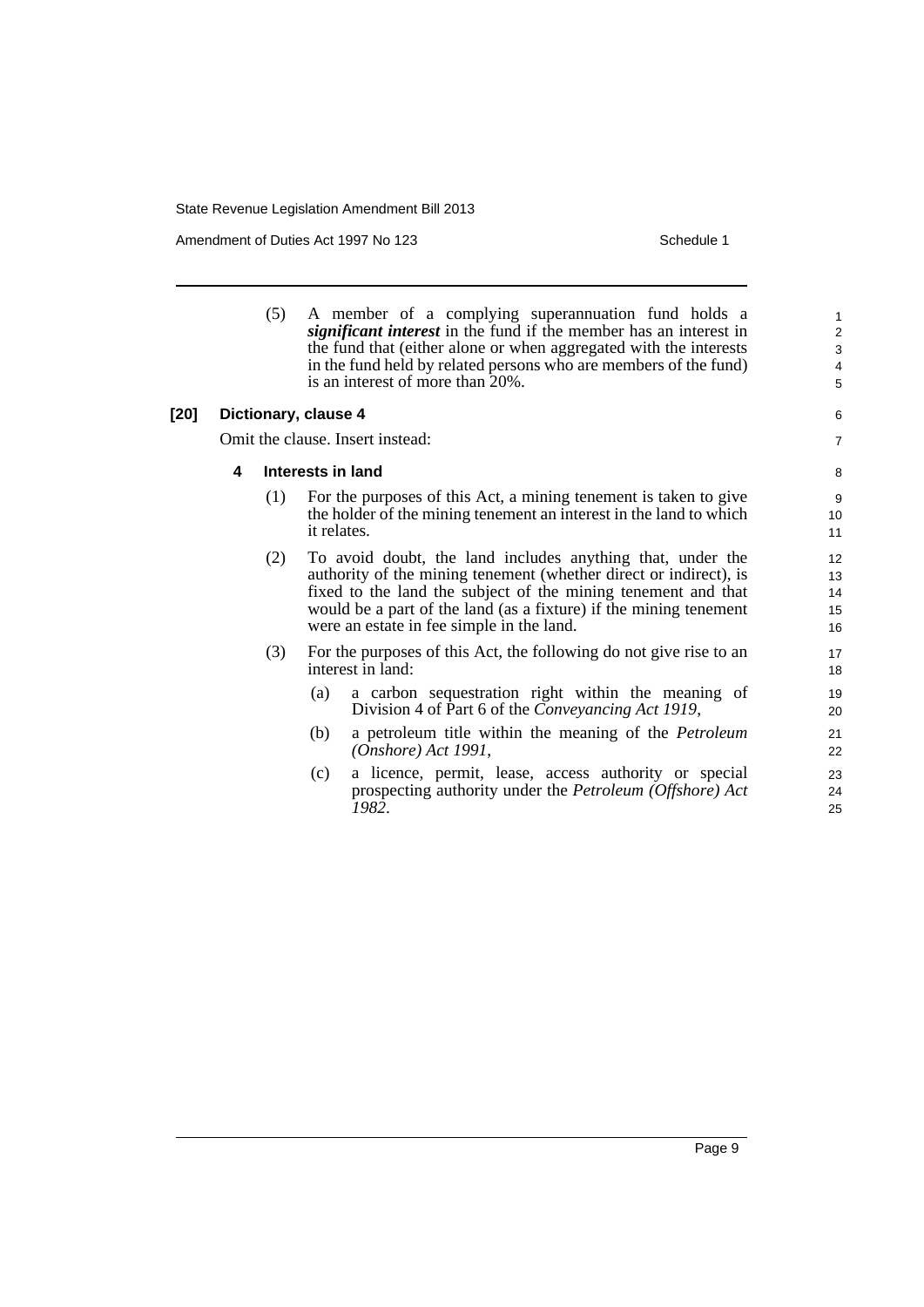Schedule 2 Amendment of Land Tax Management Act 1956 No 26

## <span id="page-17-0"></span>**Schedule 2 Amendment of Land Tax Management Act 1956 No 26**

1 2

3

## **[1] Section 3 Definitions**

|       |                                    | Insert in alphabetical order in section $3(1)$ :                                                                                                                                           | 4                        |
|-------|------------------------------------|--------------------------------------------------------------------------------------------------------------------------------------------------------------------------------------------|--------------------------|
|       |                                    | <i>unit trust</i> means a trust in respect of which the beneficiaries of<br>the trust are owners of units in the trust and each unit holder, or<br>each unit holder of a particular class: | 5<br>6<br>$\overline{7}$ |
|       | (a)                                | is entitled, as a beneficiary of the trust, to participate in any<br>income or capital distributions (or both) of the trust, and                                                           | 8<br>9                   |
|       | (b)                                | the amount or proportion of any income or capital<br>distribution to which the unit holder is entitled is based on<br>the number or class of units owned by the person (or both).          | 10<br>11<br>12           |
| $[2]$ |                                    | <b>Section 3A Special trust-meaning</b>                                                                                                                                                    | 13                       |
|       | Insert after section $3A(3B)(b)$ : |                                                                                                                                                                                            | 14                       |
|       | (c)                                | if the trust is a unit trust:                                                                                                                                                              | 15                       |
|       |                                    | there must be only one class of units issued, and<br>(i)                                                                                                                                   | 16                       |
|       |                                    | the proportion of trust capital to which a unit holder<br>(ii)                                                                                                                             | 17                       |
|       |                                    | is entitled on a winding up or surrender of units must<br>be fixed and must be the same as the proportion of                                                                               | 18                       |
|       |                                    | income of the trust to which the unit holder is                                                                                                                                            | 19<br>20                 |
|       |                                    | entitled.                                                                                                                                                                                  | 21                       |
| $[3]$ |                                    | Section 10 Land exempted from tax                                                                                                                                                          | 22                       |
|       |                                    | Omit section 10 (1) (d). Insert instead:                                                                                                                                                   | 23                       |
|       | (d)                                | land owned by or in trust for a charitable body,                                                                                                                                           | 24                       |
| [4]   | Section 10 (1) (g) (ii)            |                                                                                                                                                                                            | 25                       |
|       |                                    | Omit the subparagraph. Insert instead:                                                                                                                                                     | 26                       |
|       |                                    | a school registered under the Education Act 1990,<br>(ii)                                                                                                                                  | 27                       |
| [5]   | Section 10 (1) (g) (iv)            |                                                                                                                                                                                            | 28                       |
|       |                                    | Omit the subparagraph. Insert instead:                                                                                                                                                     | 29                       |
|       |                                    | a charitable body,<br>(iv)                                                                                                                                                                 | 30                       |
| [6]   | Section 10 (1) (u) and (v)         |                                                                                                                                                                                            | 31                       |
|       | Insert after section $10(1)(t)$ :  |                                                                                                                                                                                            | 32                       |
|       | (u)                                | land that is used solely for the provision of an approved                                                                                                                                  | 33                       |
|       |                                    | education and care service (within the meaning of the                                                                                                                                      | 34                       |
|       |                                    |                                                                                                                                                                                            |                          |
|       |                                    |                                                                                                                                                                                            |                          |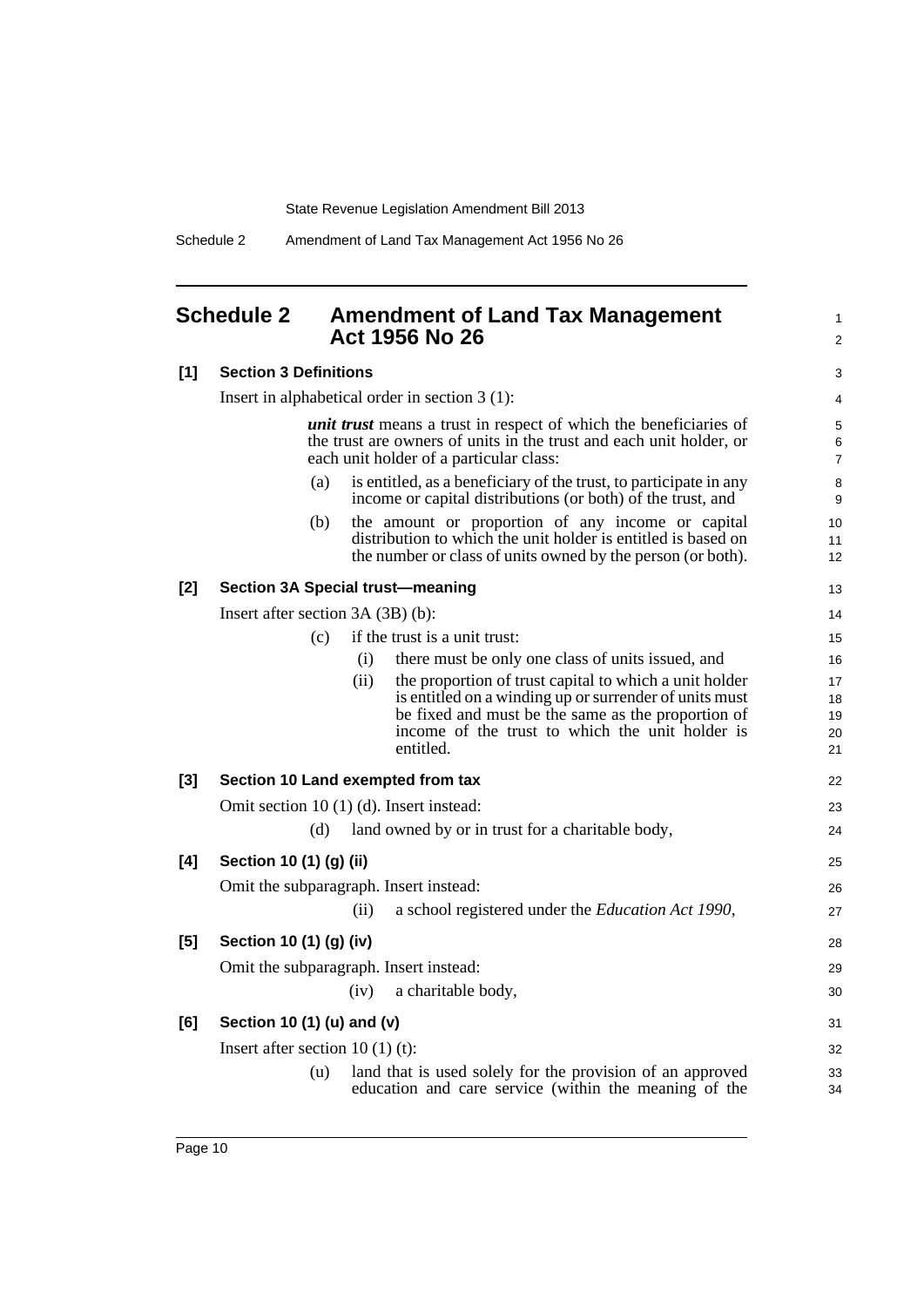|       |                               |     |       | Children (Education and Care Services) National Law<br>$(NSW)$ , but only if:                                                                                                                                                   | $\mathbf{1}$<br>$\overline{2}$                      |
|-------|-------------------------------|-----|-------|---------------------------------------------------------------------------------------------------------------------------------------------------------------------------------------------------------------------------------|-----------------------------------------------------|
|       |                               |     | (i)   | the service is provided by an approved provider<br>under that Law, and                                                                                                                                                          | 3<br>$\overline{4}$                                 |
|       |                               |     | (ii)  | the land is the place where children are educated or<br>cared for by the service,                                                                                                                                               | $\,$ 5 $\,$<br>6                                    |
|       |                               | (v) |       | land that is used solely for the provision of an approved<br>education and care service (within the meaning of the<br>Children (Education and Care Services) Supplementary<br><i>Provisions Act 2011</i> ), but only if:        | $\overline{7}$<br>$\,8\,$<br>$\boldsymbol{9}$<br>10 |
|       |                               |     | (i)   | the service is a centre based education and care<br>service within the meaning of that Act, and                                                                                                                                 | 11<br>12                                            |
|       |                               |     | (ii)  | the service is provided by an approved provider<br>under that Act, and                                                                                                                                                          | 13<br>14                                            |
|       |                               |     | (iii) | the land is the place where children are educated or<br>cared for by the service.                                                                                                                                               | 15<br>16                                            |
| $[7]$ | <b>Section 10 (5)</b>         |     |       |                                                                                                                                                                                                                                 | 17                                                  |
|       | Insert in alphabetical order: |     |       |                                                                                                                                                                                                                                 | 18                                                  |
|       |                               |     |       | <i>charitable body</i> means a body corporate, society, institution or<br>other body carried on solely for charitable or educational<br>purposes and not for pecuniary profit.                                                  | 19<br>20<br>21                                      |
| [8]   |                               |     |       | Section 10AA Exemption for land used for primary production                                                                                                                                                                     | 22                                                  |
|       |                               |     |       | Omit section 10AA (4). Insert instead:                                                                                                                                                                                          | 23                                                  |
|       | (4)                           |     |       | For the purposes of this section, land is <i>rural land</i> if:                                                                                                                                                                 | 24                                                  |
|       |                               | (a) |       | the land is zoned rural, rural residential, non-urban or large<br>lot residential under a planning instrument, or                                                                                                               | 25<br>26                                            |
|       |                               | (b) |       | the land has another zoning under a planning instrument,<br>and the zone is a type of rural zone under the standard<br>instrument prescribed under section 33A (1) of the<br>Environmental Planning and Assessment Act 1979, or | 27<br>28<br>29<br>30                                |
|       |                               | (c) | land. | the land is not within a zone under a planning instrument<br>but the Chief Commissioner is satisfied the land is rural                                                                                                          | 31<br>32<br>33                                      |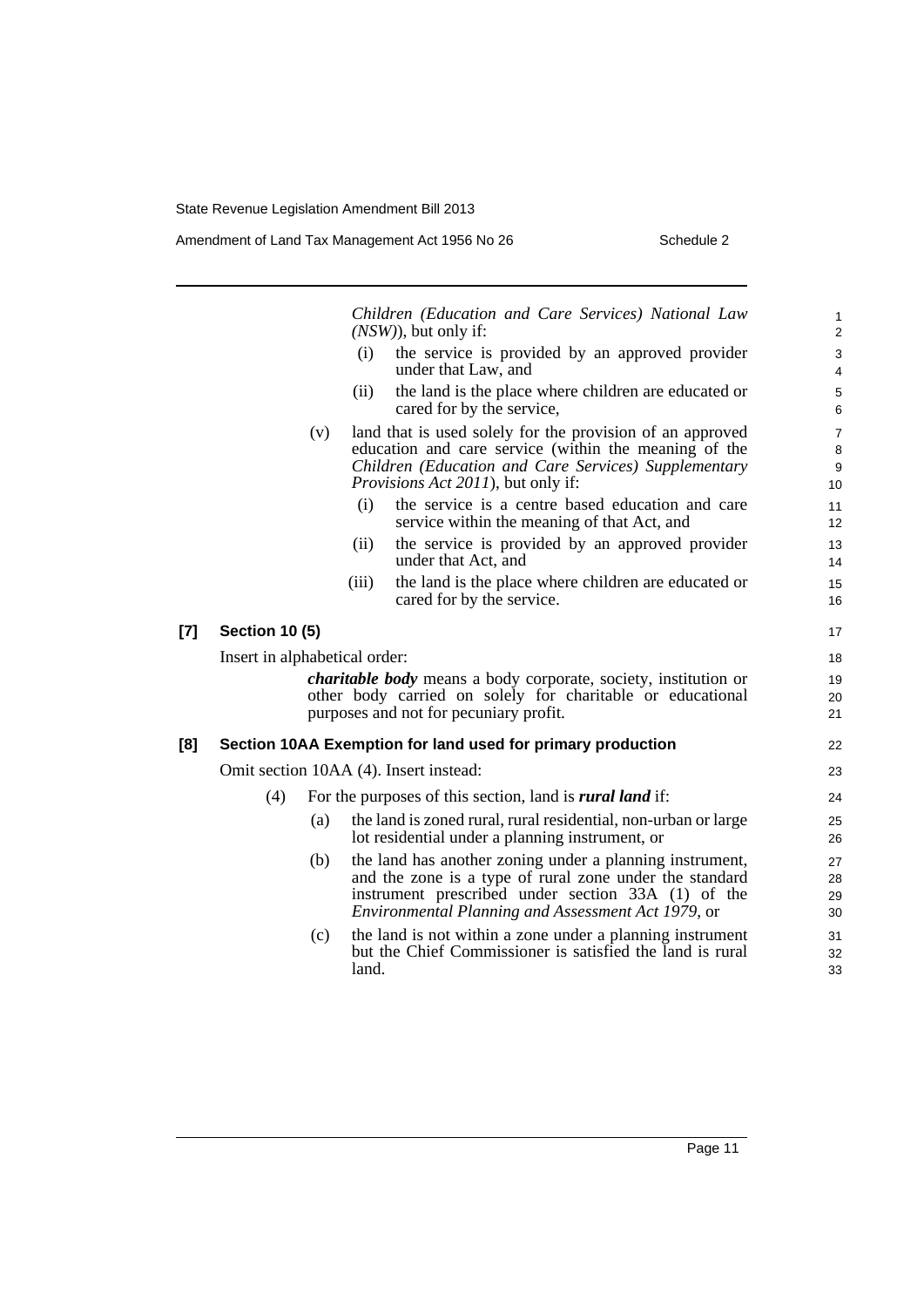Schedule 2 Amendment of Land Tax Management Act 1956 No 26

| [9]    | <b>Section 20</b>          |     |                                                                                                                                                                                                                                     |                      |  |
|--------|----------------------------|-----|-------------------------------------------------------------------------------------------------------------------------------------------------------------------------------------------------------------------------------------|----------------------|--|
|        |                            |     | Omit the section. Insert instead:                                                                                                                                                                                                   | $\overline{c}$       |  |
|        | 20                         |     | Holder of limited estate taken to be owner                                                                                                                                                                                          | 3                    |  |
|        |                            | (1) | The following persons are taken to be owners of land and are to<br>be assessed for land tax accordingly:                                                                                                                            | 4<br>5               |  |
|        |                            |     | the owner of any freehold estate in land less than the<br>(a)<br>fee-simple (a <i>limited estate</i> ),                                                                                                                             | 6<br>7               |  |
|        |                            |     | (b)<br>any person entitled to an estate in the land in reversion or<br>remainder.                                                                                                                                                   | 8<br>9               |  |
|        |                            | (2) | For that purpose:                                                                                                                                                                                                                   | 10                   |  |
|        |                            |     | the owner of the limited estate is taken to be the primary<br>(a)<br>taxpayer, and                                                                                                                                                  | 11<br>12             |  |
|        |                            |     | the person entitled to an estate in the land in reversion or<br>(b)<br>remainder is taken to be the secondary taxpayer, and                                                                                                         | 13<br>14             |  |
|        |                            |     | there is to be deducted from the land tax payable by the<br>(c)<br>secondary taxpayer in respect of the land such amount (if<br>any) as is necessary to prevent double taxation.                                                    | 15<br>16<br>17       |  |
|        |                            | (3) | If the limited estate is a life estate, the life tenant under the life<br>estate is taken to be an owner of the land to the exclusion of any<br>person entitled to an estate in the land in reversion or remainder,<br>but only if: | 18<br>19<br>20<br>21 |  |
|        |                            |     | (a)<br>the life estate was created by the express terms of a will<br>(and not by the exercise of a discretion conferred by a<br>will), and                                                                                          | 22<br>23<br>24       |  |
|        |                            |     | the duration of the life estate is based on the life of the<br>(b)<br>tenant and not the life of some other person.                                                                                                                 | 25<br>26             |  |
|        |                            | (4) | This section does not apply if the limited estate is a freehold<br>estate arising by virtue of a lease for life under a lease or an<br>agreement for lease.                                                                         | 27<br>28<br>29       |  |
| $[10]$ |                            |     | Schedule 1AA Family unit trusts-special provisions                                                                                                                                                                                  | 30                   |  |
|        |                            |     | Omit clause 1 from the Schedule.                                                                                                                                                                                                    | 31                   |  |
| [11]   |                            |     | Schedule 1A Principal place of residence exemption                                                                                                                                                                                  | 32                   |  |
|        |                            |     | Omit "clause" wherever occurring in clause 2 (3) and (4).                                                                                                                                                                           | 33                   |  |
|        | Insert instead "Schedule". |     |                                                                                                                                                                                                                                     |                      |  |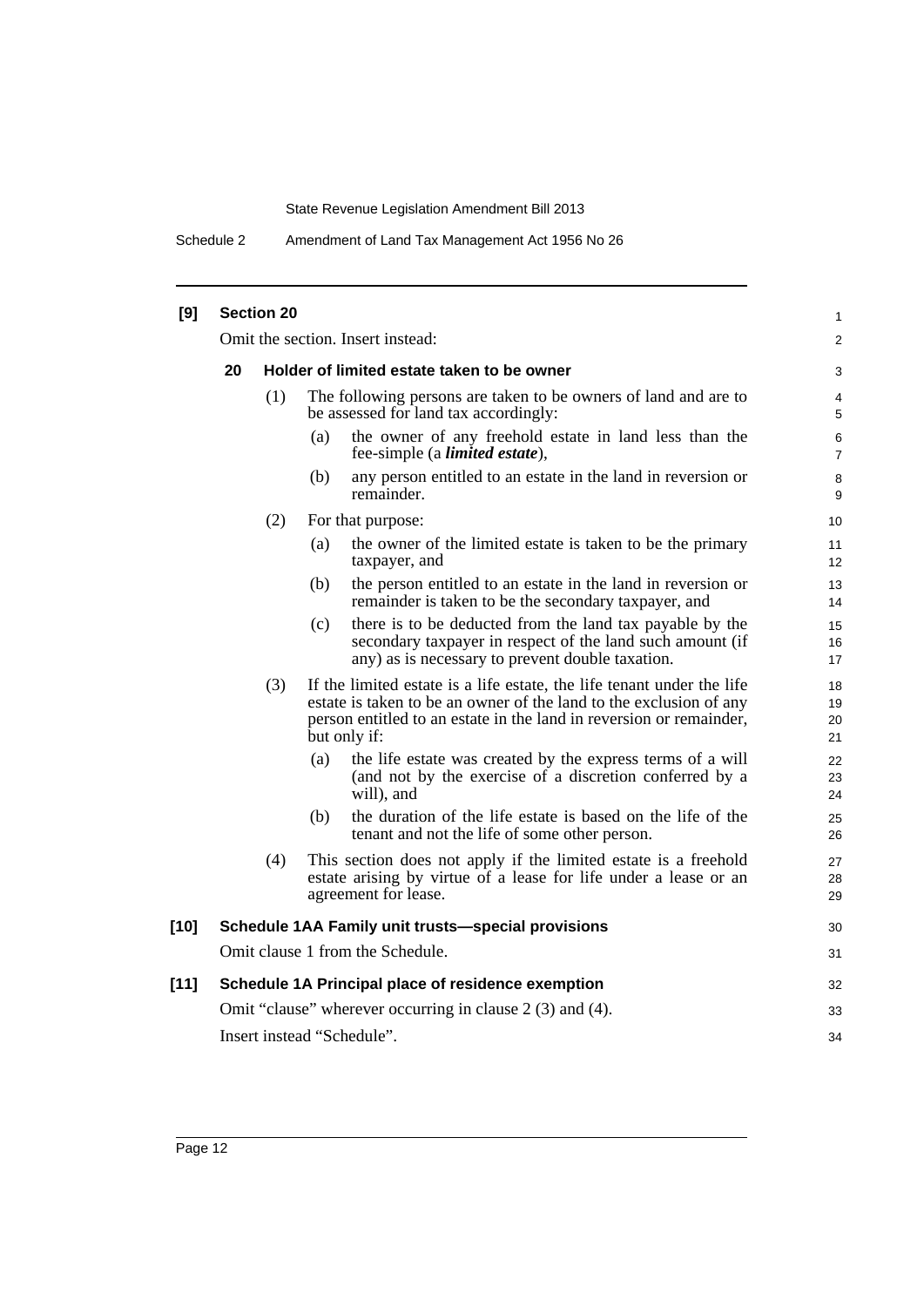Amendment of Land Tax Management Act 1956 No 26 Schedule 2

| $[12]$ | Schedule 1A, clause 7 Concession for change to principal place of<br>residence |            |                                                                                                                                                                                                                                                                                                                                                                                                                                                                                                                                                                                 |                                                          |  |
|--------|--------------------------------------------------------------------------------|------------|---------------------------------------------------------------------------------------------------------------------------------------------------------------------------------------------------------------------------------------------------------------------------------------------------------------------------------------------------------------------------------------------------------------------------------------------------------------------------------------------------------------------------------------------------------------------------------|----------------------------------------------------------|--|
|        |                                                                                |            | Omit "owner, and" from clause 7 (2) (c) (ii). Insert instead "owner.".                                                                                                                                                                                                                                                                                                                                                                                                                                                                                                          | 3                                                        |  |
| $[13]$ |                                                                                |            | Schedule 1A, clause 7 (2) (d)                                                                                                                                                                                                                                                                                                                                                                                                                                                                                                                                                   | 4                                                        |  |
|        | Omit the paragraph.                                                            |            |                                                                                                                                                                                                                                                                                                                                                                                                                                                                                                                                                                                 | 5                                                        |  |
| $[14]$ |                                                                                |            | Schedule 1A, clause 7 (3) and (3A)                                                                                                                                                                                                                                                                                                                                                                                                                                                                                                                                              | 6                                                        |  |
|        |                                                                                |            | Omit clause 7 (3). Insert instead:                                                                                                                                                                                                                                                                                                                                                                                                                                                                                                                                              | 7                                                        |  |
|        | (3)                                                                            |            | The principal place of residence exemption cannot be claimed for<br>both a former residence and a new residence under this clause for<br>more than one taxing date.                                                                                                                                                                                                                                                                                                                                                                                                             | 8<br>9<br>10                                             |  |
|        | (3A)                                                                           |            | A principal place of residence exemption that applies, by<br>operation of this clause, to land not actually used and occupied by<br>a person at the relevant taxing date is revoked if the person is not<br>actually using and occupying the new residence as his or her<br>principal place of residence by the next taxing date immediately<br>following the relevant taxing date.                                                                                                                                                                                             | 11<br>12<br>13<br>14<br>15<br>16                         |  |
| $[15]$ | Schedule 1A, clause 7 (5)                                                      |            |                                                                                                                                                                                                                                                                                                                                                                                                                                                                                                                                                                                 | 17                                                       |  |
|        | Omit the subclause.                                                            |            |                                                                                                                                                                                                                                                                                                                                                                                                                                                                                                                                                                                 | 18                                                       |  |
| $[16]$ | Schedule 1A, clause 8 (1)                                                      |            |                                                                                                                                                                                                                                                                                                                                                                                                                                                                                                                                                                                 | 19                                                       |  |
|        |                                                                                |            | Omit the subclause. Insert instead:                                                                                                                                                                                                                                                                                                                                                                                                                                                                                                                                             | 20                                                       |  |
|        | (1)                                                                            | (a)<br>(b) | A person is taken, for the purpose of the principal place of<br>residence exemption, to continue to use and occupy land<br>formerly used and occupied by the person as a principal place of<br>residence (a <i>former residence</i> ), after the person ceases to so use<br>and occupy the former residence, if the Chief Commissioner is<br>satisfied that:<br>the person used and occupied the former residence as a<br>principal place of residence for a continuous period of at<br>least $\vec{6}$ months, and<br>the person does not own any other land used and occupied | 21<br>22<br>23<br>24<br>25<br>26<br>27<br>28<br>29<br>30 |  |
|        |                                                                                |            | by the person as a principal place of residence.                                                                                                                                                                                                                                                                                                                                                                                                                                                                                                                                | 31                                                       |  |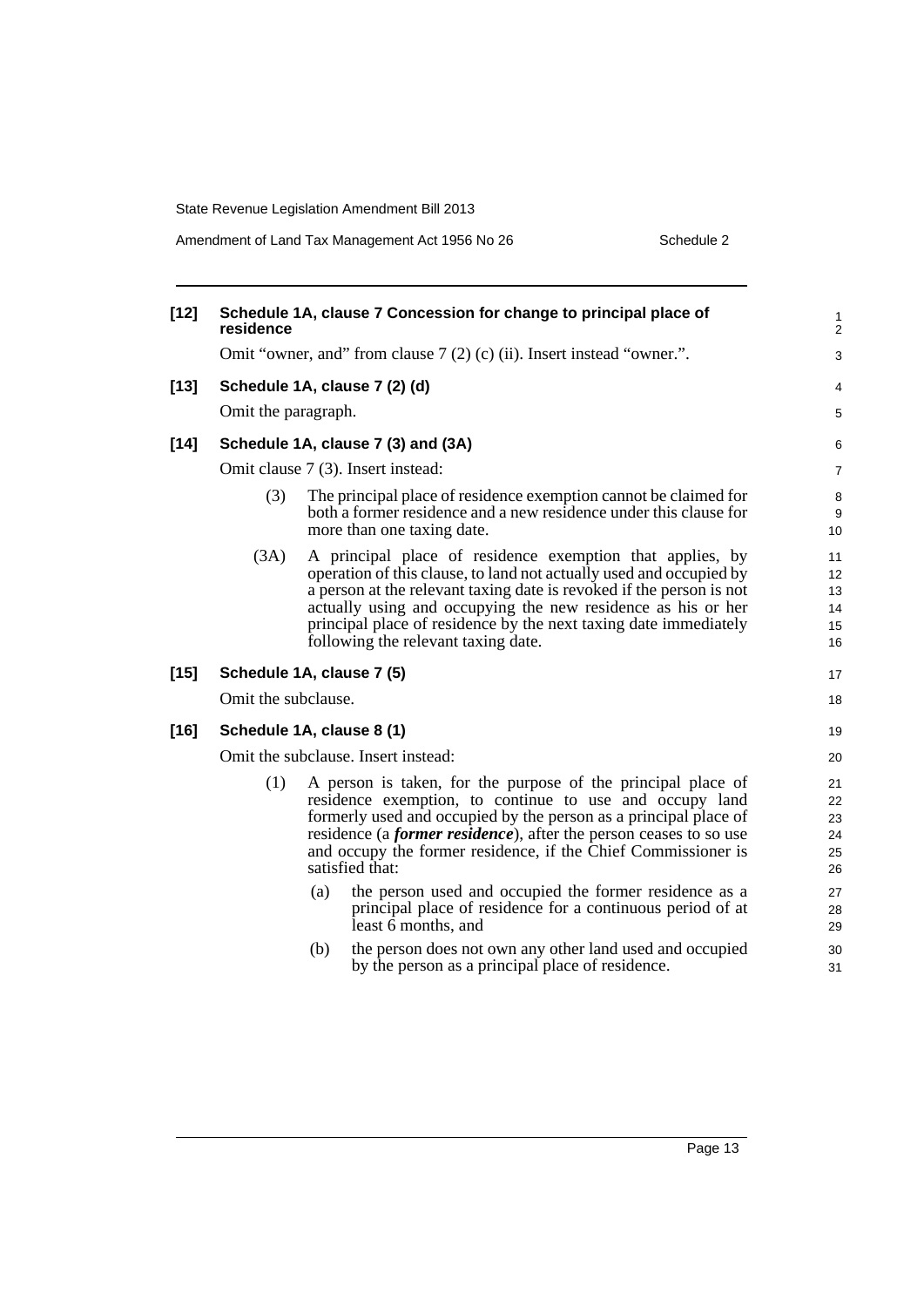| $[17]$ | Schedule 1A, clause 11 (5A)<br>Insert after clause $11(5)$ :                                                                                                                                 |                     |                                                                                                                                                                                                                                                                               |                            |  |  |
|--------|----------------------------------------------------------------------------------------------------------------------------------------------------------------------------------------------|---------------------|-------------------------------------------------------------------------------------------------------------------------------------------------------------------------------------------------------------------------------------------------------------------------------|----------------------------|--|--|
|        |                                                                                                                                                                                              |                     |                                                                                                                                                                                                                                                                               |                            |  |  |
|        |                                                                                                                                                                                              | (5A)                | To avoid doubt, land that is taken to be owned by more than one<br>person under this Act is taken, for the purposes of this clause, to<br>be jointly owned by them.<br>Note. See, for example, sections 20 and 25.                                                            | 3<br>4<br>5<br>6           |  |  |
| $[18]$ |                                                                                                                                                                                              |                     | Schedule 1A, clause 11 (6), note                                                                                                                                                                                                                                              | 7                          |  |  |
|        | Insert "Section 20 provides for circumstances in which a life tenant is taken to<br>be the owner of land, to the exclusion of another owner (including a<br>company)." before "Section 21A". |                     |                                                                                                                                                                                                                                                                               |                            |  |  |
| [19]   | <b>Schedule 2 Savings and transitional provisions</b>                                                                                                                                        |                     |                                                                                                                                                                                                                                                                               |                            |  |  |
|        | Insert after Part 26:                                                                                                                                                                        |                     |                                                                                                                                                                                                                                                                               |                            |  |  |
|        | Part 27 Provisions consequent on enactment of<br><b>State Revenue Legislation Amendment Act</b><br>2013                                                                                      |                     |                                                                                                                                                                                                                                                                               |                            |  |  |
|        | 55                                                                                                                                                                                           |                     | <b>General application of amendments</b>                                                                                                                                                                                                                                      | 16                         |  |  |
|        |                                                                                                                                                                                              |                     | The amendments made to this Act by the State Revenue<br>Legislation Amendment Act 2013 apply to the assessment of land<br>tax liability in respect of the 2014 land tax year and subsequent<br>land tax years.                                                                | 17<br>18<br>19<br>20       |  |  |
|        | 56                                                                                                                                                                                           |                     | Amendments relating to child care services                                                                                                                                                                                                                                    | 21                         |  |  |
|        |                                                                                                                                                                                              |                     | Section 10 (1) (u) and (v), as inserted by the <i>State Revenue</i><br>Legislation Amendment Act 2013, extend to the assessment of<br>land tax liability in respect of the 2013 land tax year.                                                                                | 22<br>23<br>24             |  |  |
|        | 57                                                                                                                                                                                           | <b>Fixed trusts</b> |                                                                                                                                                                                                                                                                               |                            |  |  |
|        |                                                                                                                                                                                              |                     | A unit trust that satisfies the relevant criteria referred to in<br>section 3A, as amended by the State Revenue Legislation<br>Amendment Act 2013, by the end of 30 June 2013 is taken to be a<br>fixed trust under section $3A(3)$ in relation to the 2013 land tax<br>year. | 26<br>27<br>28<br>29<br>30 |  |  |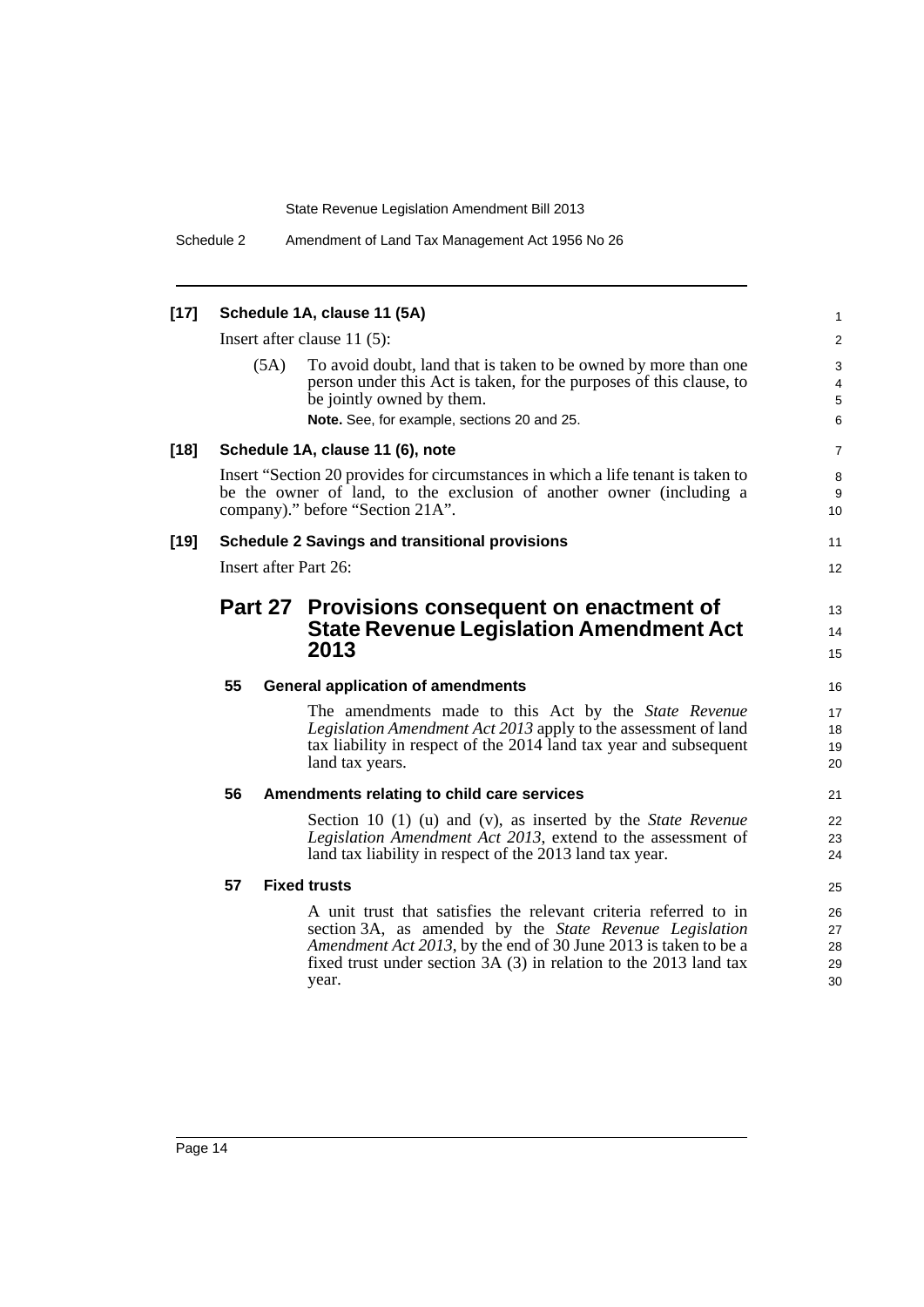Amendment of Taxation Administration Act 1996 No 97 Schedule 3

<span id="page-22-0"></span>

|       | <b>Schedule 3</b>                                                                                                    |           | <b>Amendment of Taxation Administration</b><br><b>Act 1996 No 97</b>                                                                                                                                                                                                                                                                                    | 1<br>$\overline{c}$        |  |  |  |
|-------|----------------------------------------------------------------------------------------------------------------------|-----------|---------------------------------------------------------------------------------------------------------------------------------------------------------------------------------------------------------------------------------------------------------------------------------------------------------------------------------------------------------|----------------------------|--|--|--|
| [1]   | <b>Section 47A Definitions</b>                                                                                       |           |                                                                                                                                                                                                                                                                                                                                                         |                            |  |  |  |
|       | Omit the definition of <i>assessment amount</i> . Insert instead:                                                    |           |                                                                                                                                                                                                                                                                                                                                                         |                            |  |  |  |
|       | <i>corporate tax liability means:</i>                                                                                |           |                                                                                                                                                                                                                                                                                                                                                         |                            |  |  |  |
|       |                                                                                                                      | (a)       | the amount of tax that a corporation has been assessed as<br>being liable to pay, as set out in a notice of assessment<br>issued to the corporation, and                                                                                                                                                                                                | 6<br>7<br>8                |  |  |  |
|       |                                                                                                                      | (b)       | any interest or penalty tax payable in respect of an amount<br>referred to in paragraph (a).                                                                                                                                                                                                                                                            | 9<br>10                    |  |  |  |
| $[2]$ | Section 47A, definition of "special arrangement"                                                                     |           |                                                                                                                                                                                                                                                                                                                                                         |                            |  |  |  |
|       | Omit "an assessment amount". Insert instead "a corporate tax liability".                                             |           |                                                                                                                                                                                                                                                                                                                                                         |                            |  |  |  |
| $[3]$ | Section 47B Liability of directors and former directors of corporation for<br>failure to pay corporate tax liability |           |                                                                                                                                                                                                                                                                                                                                                         |                            |  |  |  |
|       | Omit "an assessment amount" and "the assessment amount" wherever<br>occurring in section 47B (1) and $(3)$ – $(5)$ . |           |                                                                                                                                                                                                                                                                                                                                                         |                            |  |  |  |
|       | Insert instead "a corporate tax liability" and "the corporate tax liability"<br>respectively.                        |           |                                                                                                                                                                                                                                                                                                                                                         |                            |  |  |  |
| [4]   | Section 47B (2) and (2A)                                                                                             |           |                                                                                                                                                                                                                                                                                                                                                         |                            |  |  |  |
|       | Omit section 47B (2). Insert instead:                                                                                |           |                                                                                                                                                                                                                                                                                                                                                         |                            |  |  |  |
|       | (2)                                                                                                                  |           | A <i>compliance notice</i> is a notice that advises a director or former<br>director of a corporation that he or she will be liable to pay a<br>corporate tax liability of the corporation if the failure to pay the<br>corporate tax liability is not rectified before the end of a period<br>specified in the notice (the <i>compliance period</i> ). | 21<br>22<br>23<br>24<br>25 |  |  |  |
|       | (2A)                                                                                                                 | director. | The compliance period is to be a period of not less than 21 days<br>from the date the notice is served on the director or former                                                                                                                                                                                                                        | 26<br>27<br>28             |  |  |  |
| [5]   | Section 47B (3)                                                                                                      |           |                                                                                                                                                                                                                                                                                                                                                         |                            |  |  |  |
|       | Insert "before the end of the compliance period" after "if".                                                         |           |                                                                                                                                                                                                                                                                                                                                                         |                            |  |  |  |
| [6]   | Section 47B (4)                                                                                                      |           |                                                                                                                                                                                                                                                                                                                                                         |                            |  |  |  |
|       | Omit "within the period specified in the compliance notice".                                                         |           |                                                                                                                                                                                                                                                                                                                                                         |                            |  |  |  |
|       | Insert instead "before the end of the compliance period".                                                            |           |                                                                                                                                                                                                                                                                                                                                                         |                            |  |  |  |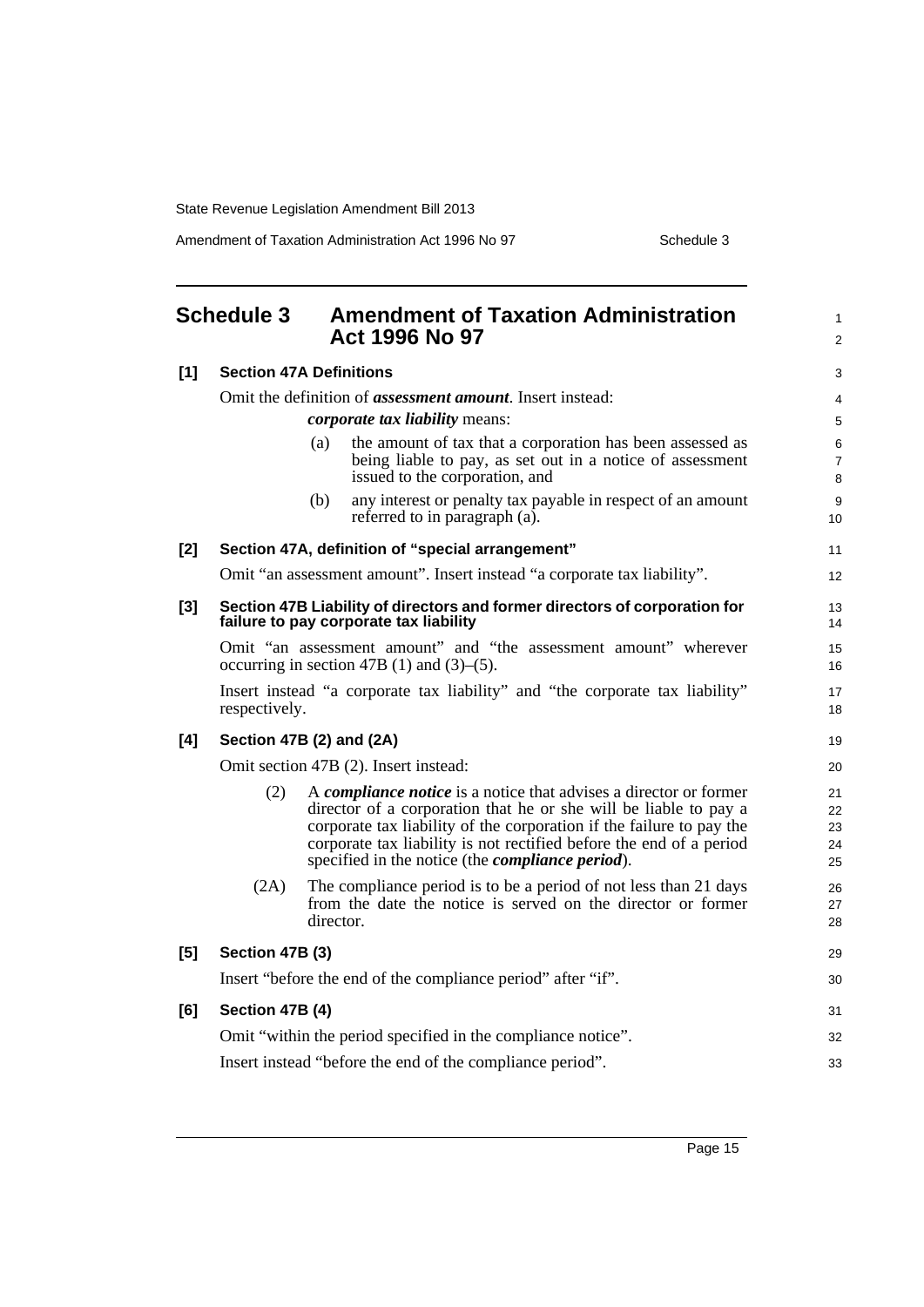Schedule 3 Amendment of Taxation Administration Act 1996 No 97

### **[7] Section 47B (4A)**

Insert after section 47B (4):

(4A) The Chief Commissioner is to issue to the director or former director a notice of assessment of the tax liability of the director or former director under this Division.

11 12

#### **[8] Sections 47C and 47D**

Omit "an assessment amount" and "the assessment amount" wherever occurring.

Insert instead "a corporate tax liability" and "the corporate tax liability" respectively.

#### **[9] Section 47E**

Omit the section. Insert instead:

#### **47E Defences**

In proceedings for the recovery of a corporate tax liability from a director or former director of a corporation under this Division, it is a defence to the recovery of the corporate tax liability from the director or former director if the director or former director establishes that:

- (a) the director or former director took all reasonable steps that were possible in the circumstances to ensure that the corporation rectified the failure to pay the corporate tax liability before the end of the compliance period for the compliance notice served on the director or former director, or
- (b) the director or former director was unable, because of illness or for some other similar good reason, to take steps to ensure that the corporation rectified the failure to pay the corporate tax liability before the end of the compliance period for the compliance notice served on the director or former director.